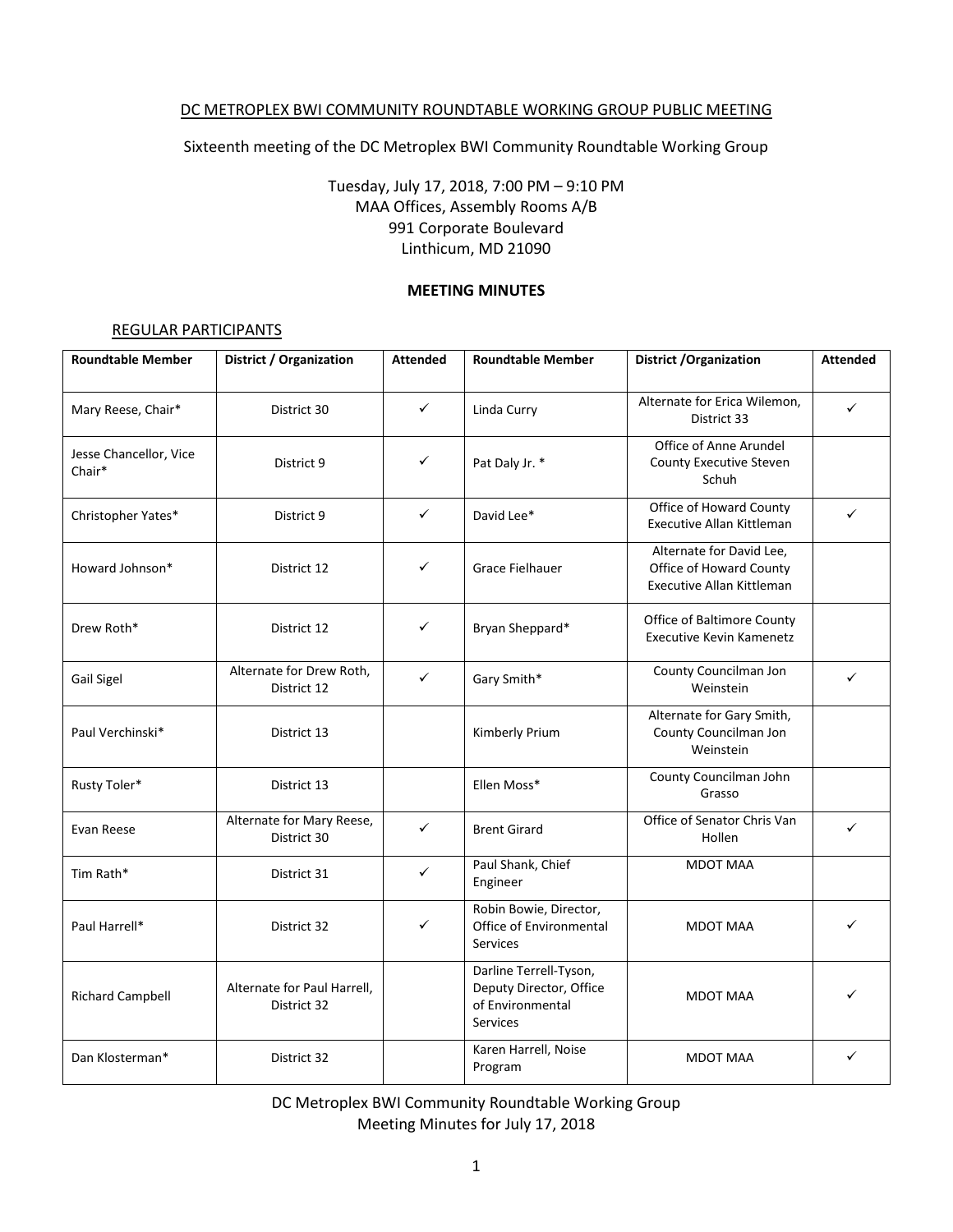| <b>Roundtable Member</b>      | District / Organization                                                                          | <b>Attended</b> | <b>Roundtable Member</b>     | <b>District / Organization</b>             | <b>Attended</b> |
|-------------------------------|--------------------------------------------------------------------------------------------------|-----------------|------------------------------|--------------------------------------------|-----------------|
|                               |                                                                                                  |                 |                              |                                            |                 |
| Marcus Parker Sr.             | Alternate for Dan<br>Klosterman, District 32                                                     |                 | Louisa Goldstein,<br>Counsel | MDOT MAA                                   |                 |
| David Scheffenacker<br>$Jr.*$ | District 32                                                                                      |                 | Greg Voos                    | <b>NBAA</b>                                |                 |
| Lance Brasher*                | District 33                                                                                      |                 | Kyle Evans                   | General Aviation Rep, CP<br>Management LLC |                 |
| Erica Wilemon*                | District 33                                                                                      |                 | David Richardson             | Southwest Airlines                         |                 |
| Ramond Robinson               | Alternate for Pat Daly Jr.,<br>Office of Anne Arundel<br><b>County Executive Steven</b><br>Schuh | $\checkmark$    |                              |                                            |                 |

*\*Voting Members*

#### ADDITIONAL PARTICIPANTS

#### Maryland Department of Transportation (MDOT) Maryland Aviation Administration (MAA)

Jonathan Dean, Communications Manager Trey Hanna, Assistant for Legislative and Special Projects Kevin Clarke, Director, Office of Planning Roberta Walker, Administrative Assistant

Contractor Support Kurt Hellauer, HMMH Adam Scholten, HMMH Royce Bassarab, HNTB

#### MEETING MATERIALS

Participants received the following materials in advance:

- Meeting Agenda for July 17, 2018
- Draft Meeting Minutes from June 19, 2018
- Draft Technical Liaison Committee Charter
- Draft Government Committee Charter
- July 12, 2018 E-mail Correspondence from the FAA to the MAA Regarding Pending Litigation

#### Handouts at meeting:

- Meeting Agenda for July 17, 2018
- Draft Meeting Minutes from June 19, 2018
- Draft Technical Liaison Committee Charter
- Draft Government Committee Charter
- July 12, 2018 E-mail Correspondence from the FAA to the MAA Regarding Pending Litigation
- Statement of Jesse Chancellor

Presentations at meeting:

- Meeting Agenda for July 17, 2018
- Draft Meeting Minutes from June 19, 2018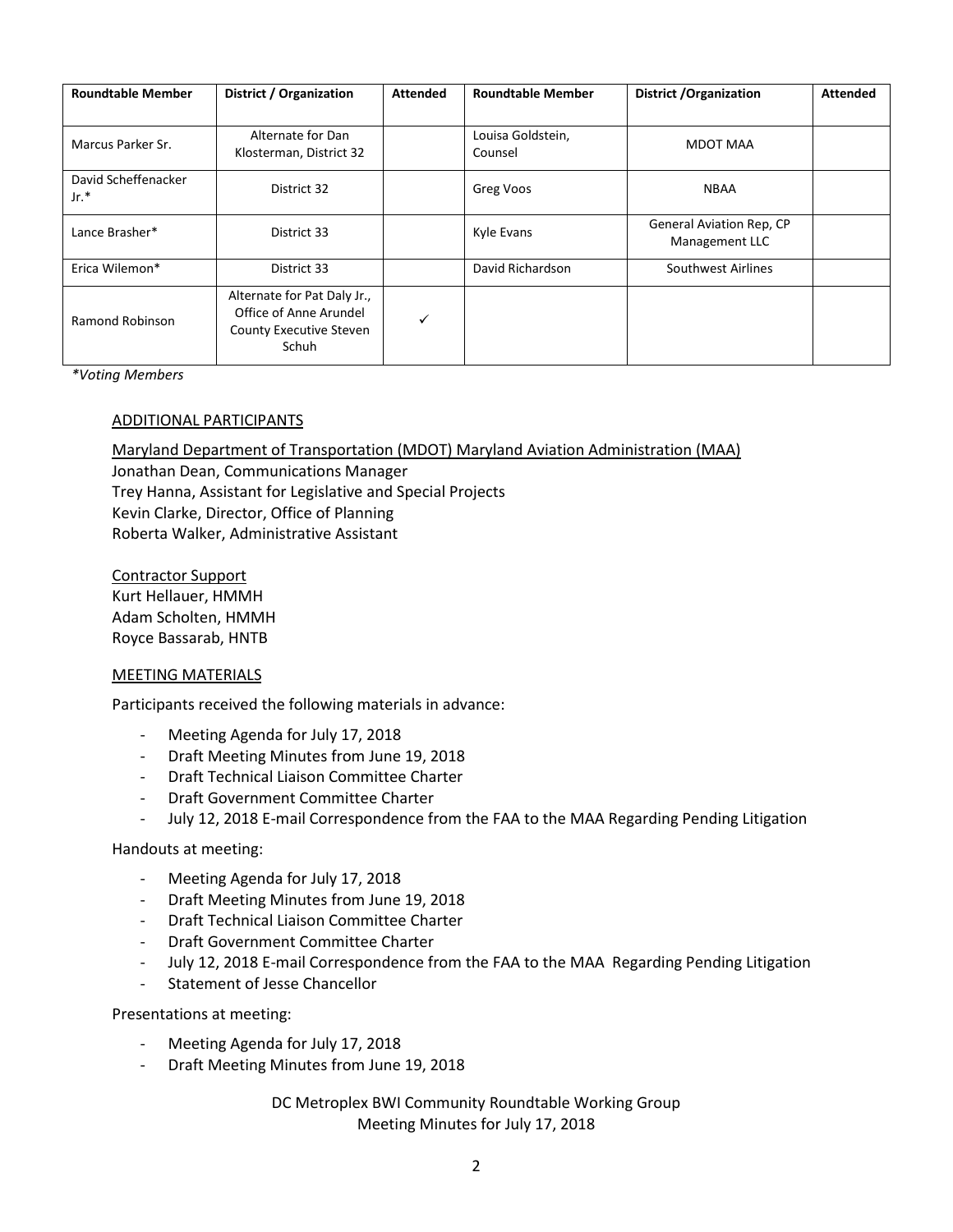- Draft Technical Liaison Committee Charter
- Draft Government Committee Charter
- July 12, 2018 E-mail Correspondence from the FAA to the MAA Regarding Pending Litigation
- Statement of Jesse Chancellor

# **1. INTRODUCTIONS (7:01)**

Ms. Mary Reese (Chair) welcomed attendees and opened the meeting.

## *Introduction*

Ms. Reese explained the purpose of the Roundtable and explained that the MDOT MAA notified her on July 11, 2018, that the FAA would no longer be attending meetings or working with the Roundtable. She explained this was due to the actions taken by the State of Maryland in filing an administrative petition against the FAA. Ms. Reese noted that in light of these developments, she had asked that the MDOT MAA answer a number of questions that were provided in advance of tonight's meeting as well as other anticipated questions from Roundtable members regarding the halt in communications with the FAA.

Ms. Reese reviewed the questions provided to the MDOT MAA in advance of the meeting. The questions included:

- The MDOT MAA provide a description of the level of completeness of the analysis requested by the Roundtable in evaluating the FAA's proposed procedures as presented during the April 24, 2018 meeting.
- The MDOT MAA explain exactly how and when the FAA communicated to the MDOT MAA that they would no longer communicate with the MAA or the Roundtable and what actions the MDOT MAA took or is currently undertaking as a result of the FAA's actions.
- A description of what, if any actions the State of Maryland plans to take to mitigate the issues that have resulted from filing an administrative against the FAA and how that may negatively impact the Roundtables and MDOT MAA's coordination with the FAA.
- A description of how plans for an expanded terminal at BWI Marshall will impact Maryland residents considering there is no solution in the near future to the issues created by NextGen.

# *Member roll call*

Ms. Reese asked members of the Roundtable to introduce themselves. She requested members include the legislative district and area each represents to allow members of the audience to identify with their district's Representative. Roundtable members introduced themselves to meeting attendees.

Ms. Reese noted that Mr. Austin Holley is acting as a non-voting alternate for Ms. Erica Wilemon for the purpose of tonight's meeting and that the Roundtable was waiting for Maryland Senator Edward Reilly to appoint a new representative for District 33.

# *Review and approve agenda for tonight's meeting*

Ms. Reese discussed the agenda for the meeting. She inquired if Roundtable members desired to discuss the agenda or make revisions. Mr. Gary Smith motioned to approve the agenda. Mr. Jesse Chancellor (Vice Chair) seconded the motion. All in favor. The meeting agenda for tonight's meeting is approved.

# *Review and approve June 19, 2018 meeting minutes*

Ms. Reese discussed the June 19, 2018 meeting minutes and inquired if there was a need for corrections or changes. Mr. Chancellor moved to approve the June meeting minutes. Mr. Evan Reese seconded the motion. All in favor. The June 19, 2018 meeting minutes are approved.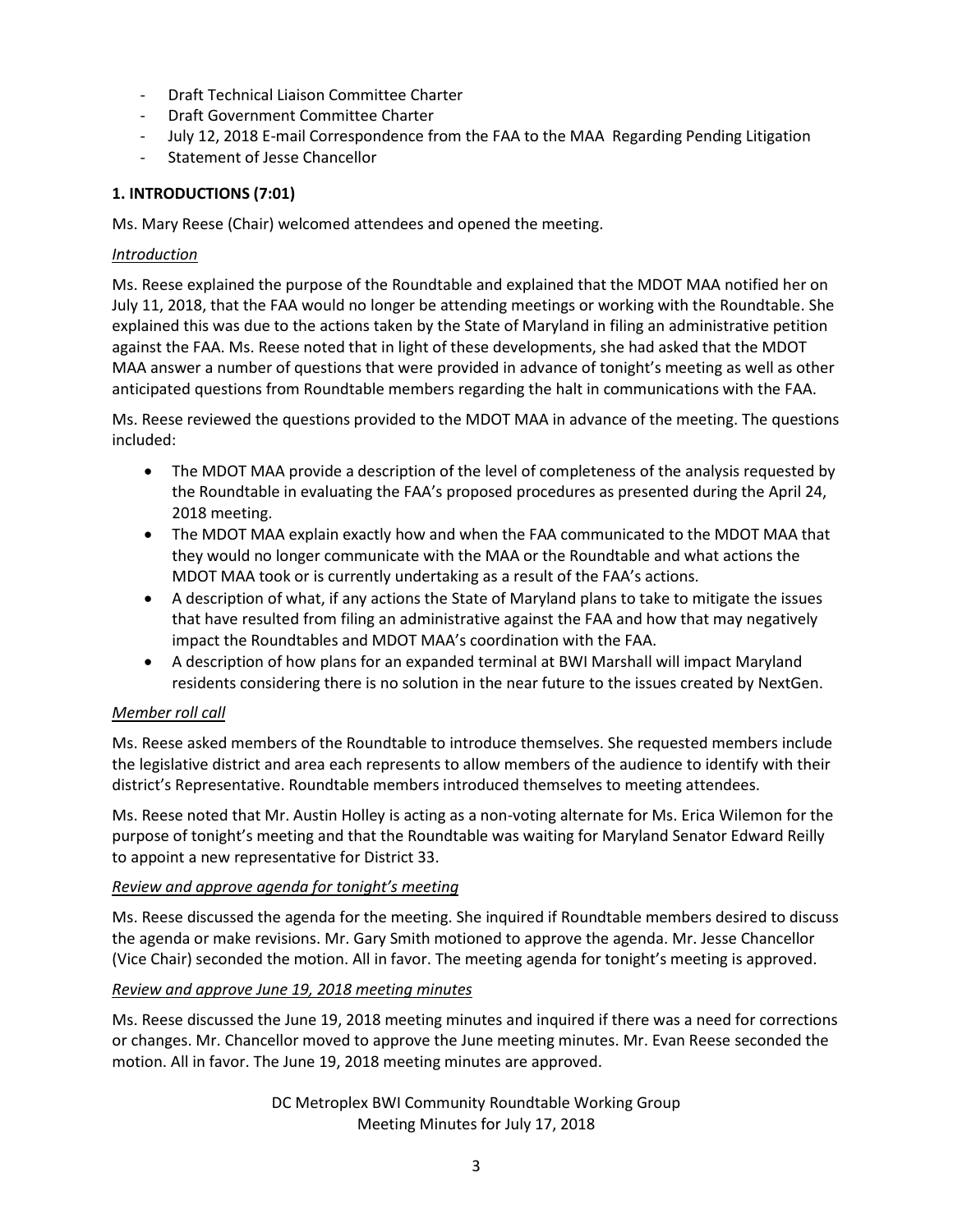# **2. APPROVAL OF TECHNICAL LIAISON AND GOVERNMENT COMMITTEE CHARTERS AND LEGISLATIVE UPDATE**

Ms. Reese moved on to the second agenda item to approve the Technical Liaison and Government Committee Charters and the legislative update.

### *Approve Technical Liaison Committee Charter*

Mr. Reese motioned to approve the Technical Liaison Committee Charter without corrections. Mr. Paul Harrell seconded the motion. All in favor. The Technical Liaison Committee Charter is approved.

### *Approve Government Committee Charter*

Mr. Smith motioned to approve the Government Committee Charter without corrections. Mr. Reese seconded the motion. All in favor. The Government Committee Charter is approved.

### *Legislative Update*

Mr. Brent Girard of Senator Van Hollen's office provided a brief update on the FAA Reauthorization Act. Mr. Girard explained it appeared the act would be coming to the Senate floor within the next few weeks but the exact timing was uncertain. He also noted that Senator Van Hollen has prepared four amendments in conjunction with Senator Cardin, and that one of the amendments was the joint amendment developed between the BWI Roundtable and Montgomery County Quiet Skies Coalition (MCQSC). Mr. Girard concluded by noting he would continue to keep the Roundtable updated as the legislation moved forward.

Ms. Anne Hollander of the Montgomery County Quiet Skies Coalition (MCQSC) thanked Mr. Girard and Senators Cardin and Van Hollen for assisting the Roundtable and MCQSC. Ms. Hollander noted that the Roundtable and MCQSC were working with communities and Senators around the country to pressure for the inclusion of noise provisions in the bill.

Ms. Hollander provided an update on the NextGen Federal Advisory Committee meeting that took place on June 27, 2018. She explained the NextGen Advisory Committee met for many years as part of the Radio Technical Commission for Aeronautics (RTCA), which is a private volunteer organization that develops technical guidance and advised the FAA on the implementation of NextGen. Ms. Hollander noted that as of this year, the NextGen Advisory Committee became a formal federal advisory committee that may allow for greater transparency and community involvement. The first Federal NextGen Advisory Committee meeting was held on June 27, 2018 and was attended by Ms. Janelle Wright and Ms. Hollander from MCQSC, and Mr. Paul Verchinski from the BWI Roundtable. Ms. Hollander commented she and Mr. Verchinski gave statements on behalf of both groups and their representative communities on the negative impacts of aviation on their residents.

Ms. Hollander explained most of the advisory meeting focused on the Northeast Corridor. She highlighted it was interesting to learn that 50 percent of the congestion in the national airspace was the result of aviation operations along that corridor and that the advisory committees focus over the next year is trying to alleviate the congestion issues. Ms. Hollander noted that the committee identified that one of the major challenges to making changes in the Northeast Corridor was outrage from the communities surrounding the BWI Marshall (BWI), Reagan National (DCA), Philadelphia (PHL), and New York Metro (EWR, LGA, JFK) airports. She commented that while it appears the committee is interested in improving community involvement, the committee is also dominated by industry representatives from groups such as Airlines for America, American Airlines, FedEx, United, Boeing, and Raytheon. She highlighted that while the committee has 30 voting members, environmental representation inadequately consists of a single representative from the National Association to Ensure a Sound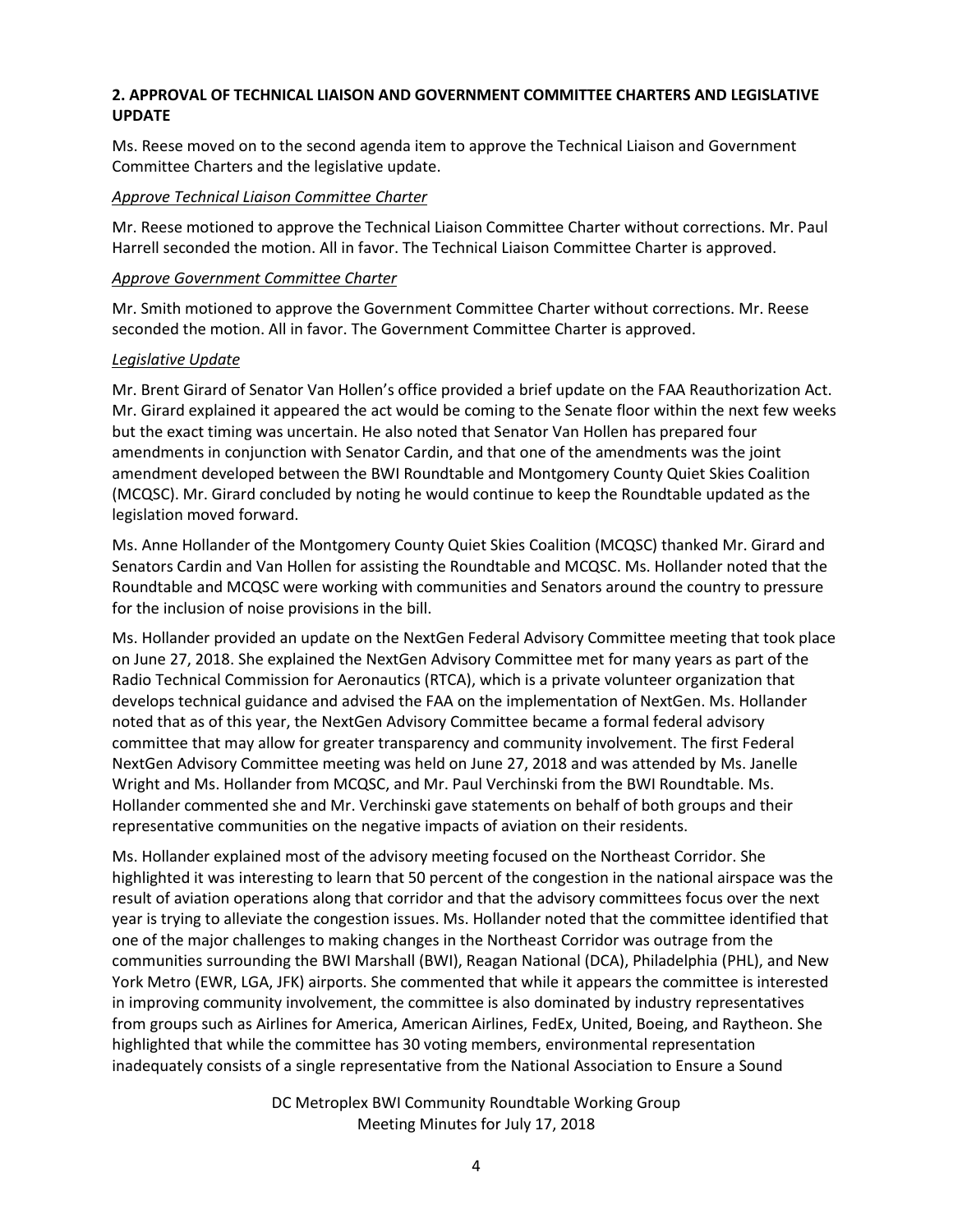Controlled Environment (N.O.I.S.E). Ms. Hollander concluded the summary of the Nextgen Advisory Committee meeting by noting that the MCQSC followed up the meeting by sending a letter to the committee chair urging them to follow through with improving community involvement.

Mr. Howard Johnson requested Ms. Hollander further explain the content of the amendments from Senators Cardin and Van Hollen to the FAA Reauthorization Act with regards to aircraft noise impacts. Ms. Hollander responded there are four proposed amendments. She noted the first is to restore aircraft dispersion and higher altitudes to aircraft operations at all the airports around the country impacted by the implementation of NextGen. The second amendment is to include all the aircraft noise provisions approved in the House version of the reauthorization act and include them in the Senate version since the Senate version as written does not contain any noise provisions. The remaining two amendments, known as the Raskin amendment for Maryland Congressman Jamie Raskin, and the Cummings Amendment for Maryland Congressman Elijah Cummings, require the FAA to consider cumulative noise metrics when determining the significance of noise impacts. Ms. Hollander concluded by noting that there is also a House amendment included for consideration in the Senate which includes multiple House amendments to the act that require the FAA to consider additional studies on aircraft noise metrics and improving community involvement.

Mr. Chancellor inquired if Ms. Hollander knew of any amendments that had greater potential for inclusion in the Senate version of the reauthorization act that were in opposition to the interests and concerns of community groups. Ms. Hollander responded there were some provisions that communities oppose such as mandating the use of Performance Based Navigation (PBN) procedures in all Metroplexes and approving commercial supersonic flight (which has been banned for many decades). MCQSC is urging communities to oppose these provisions.

Mr. Girard concluded the legislative update by noting that as of today the FAA no longer was working with the DCA Roundtable due to pending litigation from the State of Maryland and that Senator Van Hollen continues to work very hard for the communities surrounding DCA and BWI to address their concerns.

## **3. MAA DISCUSSION OF ROUNDTABLE REQUESTED ITEMS**

Ms. Reese moved to the third agenda item which was the MDOT MAA discussion of requests from the Roundtable. Ms. Reese noted that she was disappointed there was not a representative from Attorney General Brian Frosh's office, and inquired who from the MDOT MAA would be answering the Roundtable's questions. Ms. Robin Bowie of the MDOT MAA noted that she and the MDOT MAA's contractors would be addressing the Roundtable's questions and requested Ms. Reese restate the questions for the group so the MDOT MAA could respond.

Ms. Reese restated the first question from the Roundtable, which was a request for the MDOT MAA to provide a description of the completeness of the analysis undertook by the MDOT MAA prior to receiving notification from the FAA that it would no longer communicate with the MDOT MAA or Roundtable. Ms. Reese noted the original agenda for tonight's meeting was for the MDOT MAA to analyze the procedures as presented to the Roundtable at the April 24, 2018 meeting and vote on the procedures for provision back to the FAA. She explained that although the FAA was no longer communicating with the MDOT MAA or the Roundtable, the Roundtable had hoped to review the analysis from the MDOT MAA so they could provide a vote back to the FAA in fulfillment of the Roundtable's mission.

Mr. Adam Scholten from HMMH responded that HMMH was conducting the technical analysis requested by the Roundtable on behalf of the MDOT MAA. He explained that there were three separate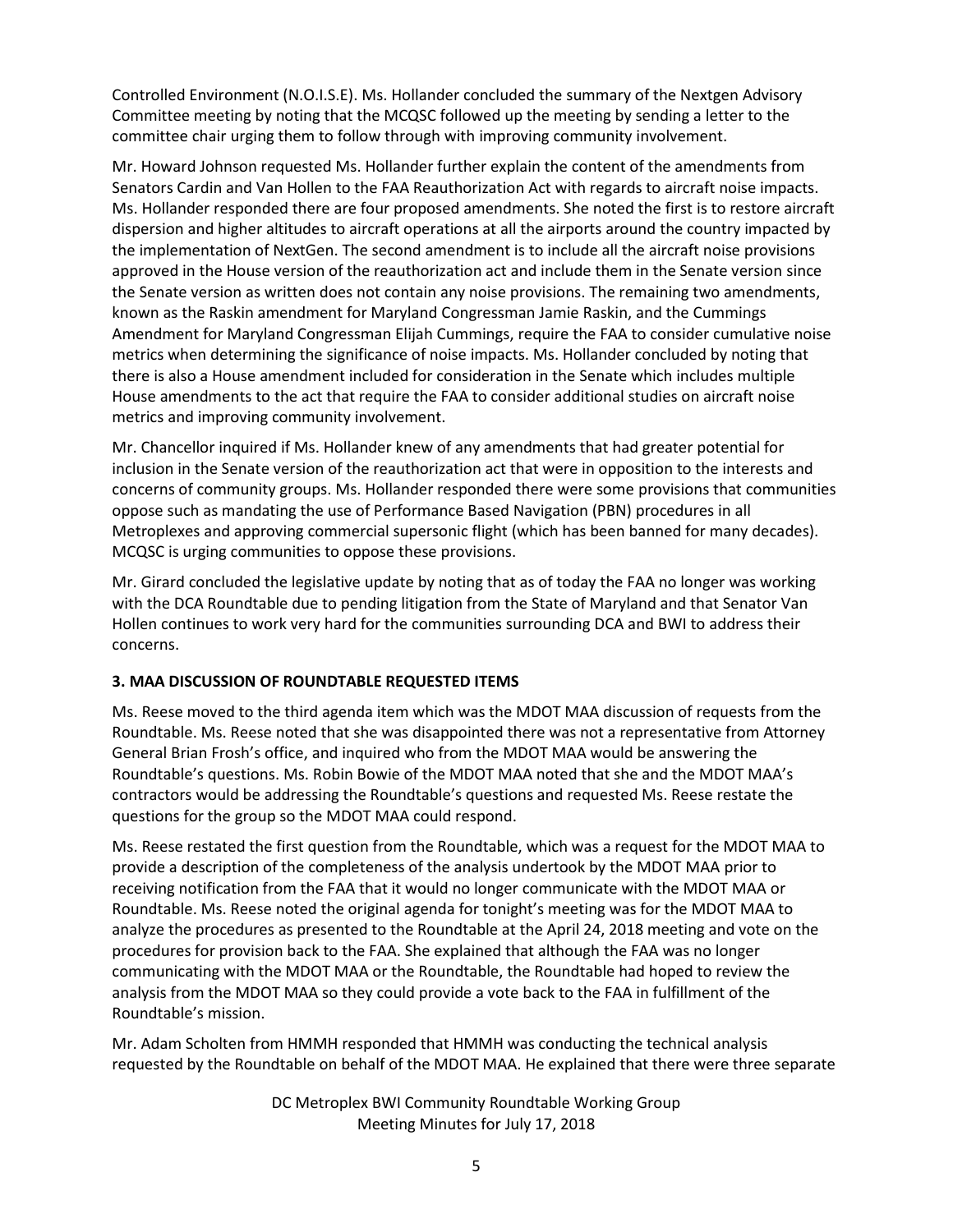elements of the analysis of the FAA's proposed procedures as requested by the Roundtable at the April 24, 2018 meeting. The first element was to analyze pre-Metroplex conditions represented by a 2012 data sample, the second was to analyze current post-Metroplex conditions represented by a 2017 data sample, and the third was to modify the 2017 post-Metroplex data sample to reflect the FAA's proposed procedure changes. Independent from these three sample periods, Mr. Scholten explained that were also general inputs and troubleshooting for the various noise and flight simulation analysis models associated with the validation of flight track and operations data.

Mr. Scholten continued that as a first step the radar data for the 2012 and 2017 baseline samples were validated for accuracy. He explained this included such tasks as confirming aircraft runway assignments, aircraft equipment data, and the overall quality of flight tracks for processing by the noise modeling software. He noted aircraft operations were then assigned to FAA Tower Categories used to represent the general user classes of each operation such as Air Carrier (AC) or General Aviation (GA) to compensate for missing operations recorded by the FAA but not captured in the radar data. Ms. Reese interjected and noted that the Roundtable's request to the MDOT MAA was for a general understanding of the level of completion of the Roundtable's requested analysis and not a description of all the technical intricacies required to accomplish the work. Mr. Scholten responded the MDOT MAA wanted to provide a detailed picture of the work that was ongoing to the Roundtable prior to the FAA discontinuing communications, and explained the analysis was approximately 60 to 70 percent complete when the MDOT MAA learned the FAA had changed the procedures presented to the Roundtable at the April meeting.

Mr. Chancellor noted that the information that the FAA's proposed procedures changed after presentation to the Roundtable at the April meeting was new information for most Roundtable members. He explained that Ms. Bowie had presented this information to Ms. Reese and himself, but that most of the Roundtable was not aware of this development and inquired if Ms. Bowie could brief the Roundtable on the MDOT MAA's knowledge of the procedure changes. Ms. Bowie responded that the MDOT MAA learned of the FAA's procedure changes relative to the April meeting on June 21, 2018. She explained that the MDOT MAA learned of the changes while coordinating with the FAA to obtain the input data necessary to conduct the noise modeling of the procedures and that the FAA did not disclose to the MDOT MAA what aspects of the procedures changed. Upon learning of the procedure changes, the MDOT MAA communicated to the FAA it was their responsibility to contact the Roundtable and inform them that the proposed procedures had changed and that they needed to return to brief the roundtable on the changes so that the MDOT MAA could resume the analysis and include the changes.

Mr. Chancellor inquired as to what reasoning the FAA gave for modifying the procedures after the April meeting. Ms. Bowie responded the FAA indicated the procedure changes were necessary due to the results of flight simulation and modeling that had not been completed prior to the April meeting. She explained that the FAA indicated they ran into difficulties in flight simulations of the procedures and that was the extent of the MDOT MAA's knowledge of the procedure changes. Ms. Bowie noted that the state of Maryland filed the legal petition against the FAA on June 26, 2018, and that on July 9, 2018 she called the FAA imploring they contact the Roundtable and inform them of the procedure changes. Ms. Bowie did not receive a verbal response back from the FAA until July 11, 2018. Upon receiving the response, Ms. Bowie immediately informed the Roundtable and provided the Roundtable with a subsequent written response on July 12, 2018.

Mr. Reese inquired if there had been any further correspondence with the FAA or the Performance Based Navigation (PBN) Working Group following the April meeting. Mr. Scholten responded there were discussions occurring and that they were focused on working with the FAA to get the data required to model the proposed procedures from the April meeting. Ms. Bowie added that the MDOT MAA have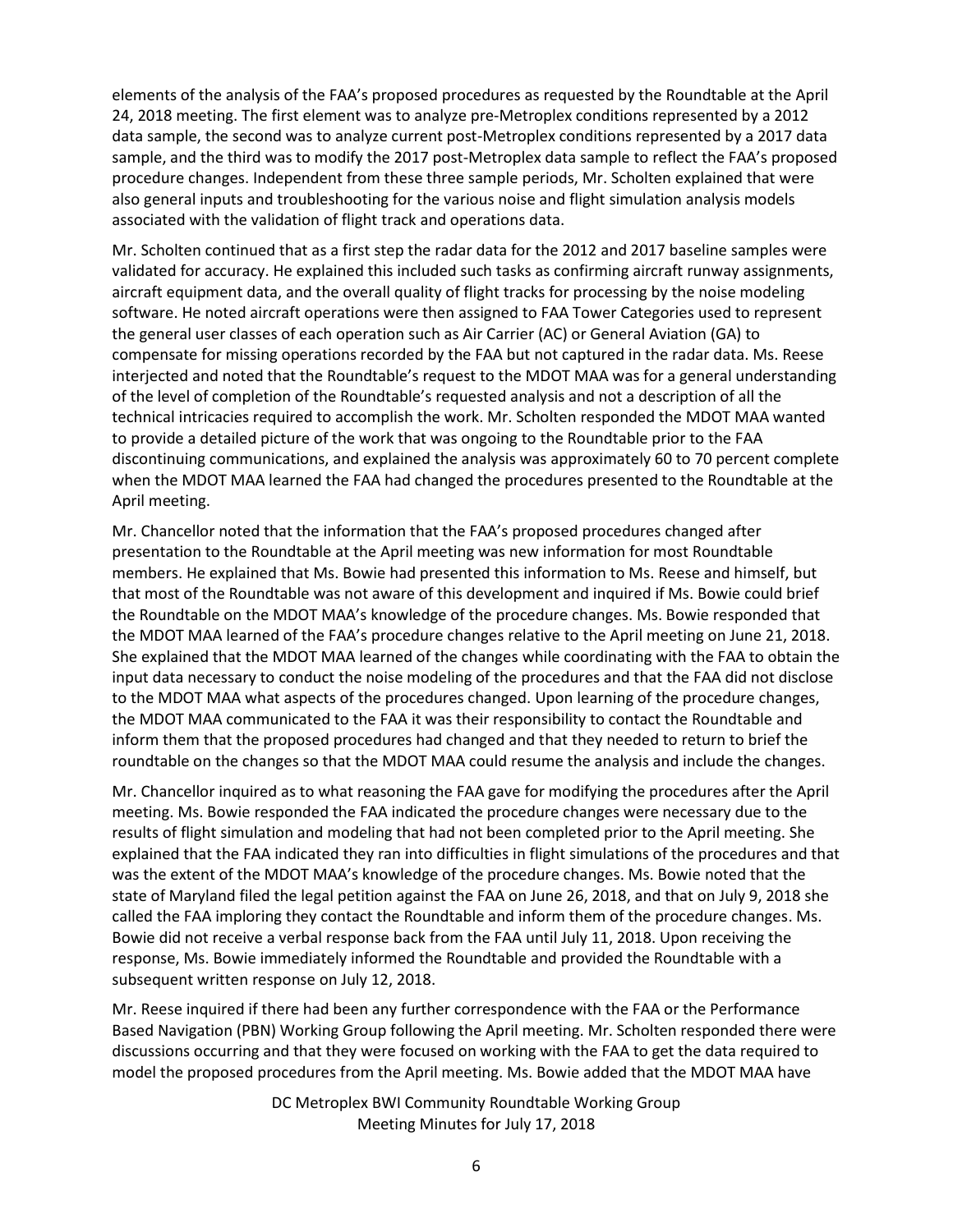been actively working with the FAA since the April meeting up until the point the FAA informed the MDOT MAA and Roundtable that they could no longer communicate on July 11, 2018.

Mr. Reese inquired if the MDOT MAA had any idea of how much the procedures changed from what was presented at the April meeting. Mr. Scholten responded the FAA only provided vague details that some items needed to be changed to account for issues they uncovered in flight simulations of the procedures but did not provide further details. Ms. Bowie added that as the MDOT MAA found the procedures changed on June 21, 2018, and then subsequently learned the FAA would no longer communicate with or accept a recommendation from the Roundtable on July 9, 2018, work on the analysis of the proposed procedures stopped as it no longer seemed appropriate.

Mr. Reese asked Ms. Bowie if it could be assumed the FAA discontinued communication with the Roundtable and the MDOT MAA as a way to move forward with the proposed procedures without Roundtable input. Ms. Bowie responded in the negative. Mr. Drew Roth inquired further if in the FAA's withdrawal of communication is indicative of change in intent for what the FAA planned to accomplish. Ms. Bowie responded the MDOT MAA did not know as these developments had occurred only within the last four days. Mr. Reese stated the recent developments from the interactions with the FAA and the PBN process have been nothing but a waste of time, and allowed the FAA to stall the Roundtable's progress in order to move on to implement the procedures as the FAA saw fit instead of treating the Roundtable as a stakeholder in the process.

Ms. Reese thanked Ms. Bowie and noted that her response had answered a number of the questions posed to the MDOT MAA in advance of tonight's meeting. Ms. Reese moved on to ask what actions the State is taking to restore communication and coordination between the FAA, the MDOT MAA, and the Roundtable. Ms. Bowie responded that the Governor's office as well as the offices of Senators Van Hollen and Cardin were aware of the situation and that the MDOT MAA would continue to pursue an open dialog with the FAA. She noted the MDOT MAA is communicating with the FAA on non-NextGen related issues and continues to work those channels of communication.

Ms. Linda Curry inquired if the FAA could implement procedure changes without the Roundtable taking a vote and if the FAA would communicate the procedure changes to the MDOT MAA. Ms. Bowie responded that the FAA has not communicated this to the MDOT MAA and was not sure if the FAA was obligated to communicate the desire to implement procedures to the MDOT MAA without input from the Roundtable. Mr. Reese responded he did not believe the FAA had an obligation to communicate the procedure changes as the FAA operates the airspace and the MDOT MAA operates the airport. Mr. Reese explained it was his belief the FAA can implement procedures without Roundtable input and that the PBN process was designed as a stall tactic to avoid public comment and environmental analysis. Ms. Bowie noted that if the FAA were to change procedures, they would likely post them on the FAA's online Instrument Flight Procedures Information (IFP) Gateway before publication. Mr. Reese responded that he believed the FAA's proposed procedures were at least eight months away from being posted on the IFP Gateway as they still needed to be validated.

## *\*Note. The FAA's Instrument Flight Procedures Information (IFP) Gateway can be found at:*

## *[https://www.faa.gov/air\\_traffic/flight\\_info/aeronav/procedures/](https://www.faa.gov/air_traffic/flight_info/aeronav/procedures/)*

Ms. Bowie recalled the FAA publishing proposed procedure changes on the IFP Gateway recently that were open for public comment and that Mr. Brasher had asked the MDOT MAA to review the procedures to determine if the Roundtable should comment. Mr. Scholten recalled the procedures to were initially posted on the IFP Gateway back in March. Mr. Reese responded that none of the procedures to which Ms. Bowie or Mr. Scholten were referring were associated with the PBN Working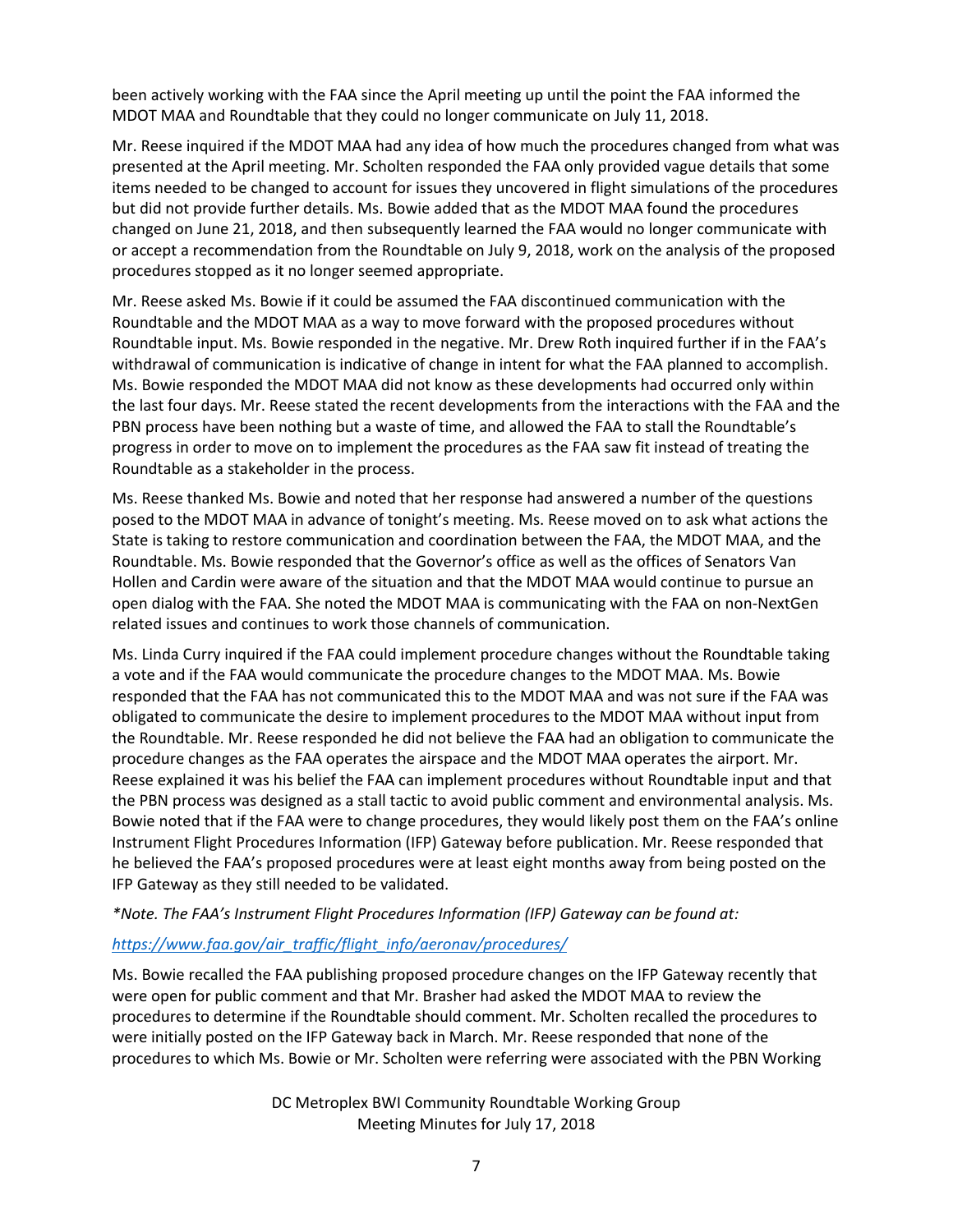Group, and that once a procedure is released to the IFP Gateway any input provided on the procedure will likely be ignored on account of having to restart the lengthy PBN design process.

Ms. Reese asked Ms. Bowie if the MDOT MAA made comments or actively tracked changes to procedures posted to the IFP Gateway. Ms. Bowie responded in the affirmative and noted that up until this point, the proposed procedure changes that have been published were non-critical changes not significant enough to warrant providing a comment. Mr. Reese inquired if a critical procedure change on the IFP Gateway was identified, if the MDOT MAA would inform the Roundtable to allow the opportunity to collect information and provide a response. Ms. Bowie responded in the affirmative and noted that the MDOT MAA and Roundtable should communicate with one another as procedure changes are identified.

Mr. Harell inquired if the Roundtable or MDOT MAA had additional information on the nature of the administrative petition against the FAA. Ms. Bowie responded the press releases from the Attorney General's office stated the State had filed a petition regarding the flight path changes around BWI Marshall and a lawsuit regarding the changes at DCA, but had no further information and that both press releases were available on the Attorney Generals website. Ms. Reese responded the Roundtable had requested someone from the Attorney General's provide specific insight into the status of the legal petition and was disappointed no one was available to provide the requested information. Ms. Bowie responded the State is extremely limited in its ability to discuss or provide an update on the petition since they do not want to compromise the legal process and cannot discuss the petition at this time.

*\*Note the press release from the Maryland Attorney General's office regarding the administrative petition against the FAA can be found at:* 

## *<http://www.marylandattorneygeneral.gov/press/2018/062618.pdf>*

Ms. Curry commented that most Roundtable members did not know what constituted an administrative petition. Mr. Girard responded it was his understanding an administrative petition asks a judge to review the issues raised in the petition with the hope the judge will adjudicate a solution. Mr. Chancellor commented it was his understanding that US citizens have the constitutional right to petition their government to review an item of concern and that it is not a lawsuit. He noted that maybe the FAA is assuming the petition filed by the State is a lawsuit or precursor to a lawsuit but it is unclear what the FAA's reasoning is. Mr. Chancellor inquired with Ms. Bowie if the FAA provided any other information regarding the petition beyond the brief e-mail shared with the Roundtable. Ms. Bowie responded she did not have any further information from the FAA regarding the petition beyond what was provided to the MDOT MAA via e-mail.

Mr. Chancellor stated he had some rhetorical questions for the record that should be posed to the FAA should communications resume. First, he asked if the FAA considers the administrative petition filed by the State as pending litigation, and they do, the FAA needs to explain why the FAA believes the petition is litigation as it is not a lawsuit. Second, he asked that the FAA explain if it was not the State's petition that caused the FAA to halt communications and was instead the legal action associated with DCA, that the FAA explain how the DCA litigation impacts BWI Marshall since they are separate airports. Third, if the FAA considers litigation against one airport that was part of the DC Metroplex project as litigation against all the airports in the DC Metroplex, why did the FAA form separate community Roundtables for BWI and DCA? Mr. Chancellor concluded that the pending legal petitions are confusing and that perhaps only through the media and further legal action will the Roundtable get answers to these questions. Mr. Roth concurred that the purpose of the FAA forming Roundtables was to cause disruption, delay, and discord among community groups and that the BWI Roundtable has remained on message and not helped the FAA's objectives.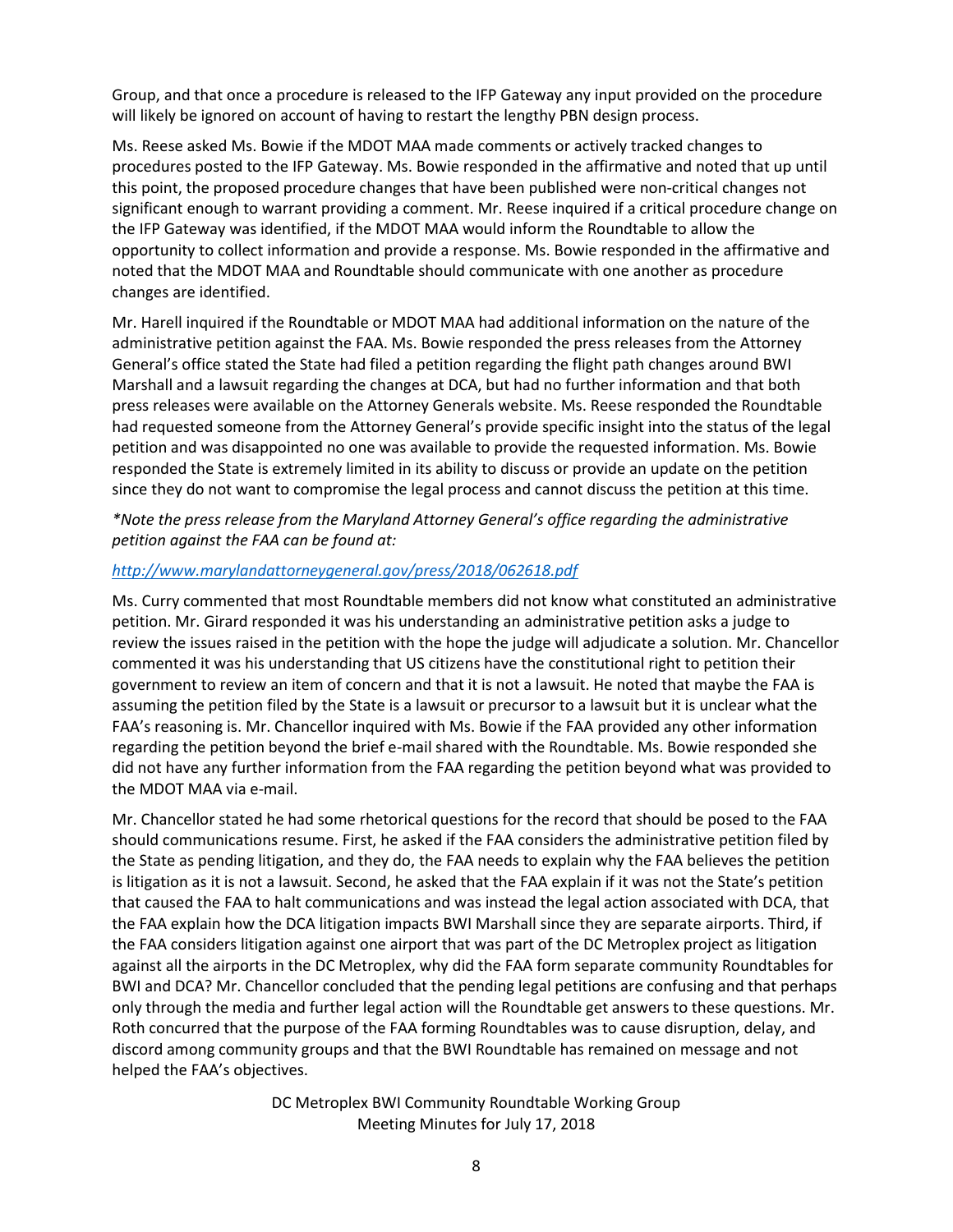Ms. Hollander noted the District of Columbia had filed a lawsuit against the FAA that was pending for some time, and the FAA did not refuse to coordinate with communities involved in the lawsuit while it was pending. Ms. Hollander explained the DCA Roundtable thought that based on precedent the FAA would continue to communicate with them and they were as surprised as the BWI Roundtable that the FAA had decided to suspend communication.

Mr. Roth asked Ms. Bowie if there was an Environmental Assessment (EA) planned for the proposed BWI Marshall expansion for the five gates on the A Concourse. Mr. Reese expanded on Mr. Roth's comments and noted he would also like to know about all future planned expansions as the expansion of the five gates was planned by the MDOT MAA for the last year and hasn't been mentioned to the Roundtable. Ms. Bowie responded there was an EA conducted for the five-gate expansion in 2000, and the EA originally reviewed and assessed building 31 gates on the A and B Concourses. She explained only 26 of the gates were built at the time, and five gates remained to be built. Ms. Bowie noted that the 2000 EA was subsequently revaluated in 2017 to ensure it was still valid and the portion of the expansion being placed before the Board of Public Works (BPW) is in relation to the contract for the project design.

Ms. Reese noted the procurement for the design is a fast-track procurement, and inquired with Ms. Bowie why this was the case. Ms. Bowie responded the reason the five-gate expansion is being considered is because Southwest Airlines is currently spread out between the A, B, and C Concourses and they would like to consolidate all operations onto only the A and B Concourses. She also noted that the baggage system in the A and B Concourses is antiquated and that as part of the five-gate expansion a new baggage system will be built. While the new baggage system is being constructed, gates A1 through A5 will be closed once the five new gates are completed. Mr. Reese commented that that the MDOT MAA is communicating to the Roundtable that with the construction of the five new gates, there will no net gain in the number of gates at BWI Marshall. Mr. Roth noted an article published in the Baltimore Sun indicated it was clear that while five gates will be closed as the new ones are built, there will be a net gain of five gates once construction is complete. Ms. Bowie agreed but noted that the net gain of five gates would not occur for at least another four to five years.

Mr. Reese asked if the MDOT MAA had considered evaluating the gate expansion with increased traffic levels in light of the issues that have arisen in communities around BWI Marshall from the implementation of NextGen. He commented he was sure Mr. Paul Shank, as the Chief Engineer of the MDOT MAA, was aware of the expansion and found it morally irreprehensible that the MDOT MAA did not share information about the expansion with the Roundtable.

Mr. Roth inquired if there was a public announcement of the 2017 re-evaluation of the 2010 EA. Ms. Bowie responded there was not. Mr. Roth commented there was much greater concern about operations at BWI Marshall now given the implementation of NextGen than there was when the EA was originally completed in 2000 and that despite this, there was no need on the part of the MDOT MAA to inform the public.

Mr. Kevin Clarke, Director of Planning for the MDOT MAA, introduced himself and further discussed the five-gate expansion project. He noted any time a gate is added there is the long term potential to increase terminal capacity. However, Mr. Clarke noted that for this project the reason gates are being constructed now is due to the need to develop other facilities such as the new baggage system rather than to address capacity needs. Mr. Clarke explained the project would not be fully completed until 2022 due to the construction of the baggage system and rehabilitation of Taxiway Tango, and only at that time would there be a net increase in available gates at BWI Marshall. Mr. Clarke acknowledged that the end result of the expansion would be the addition of five gates above the current number of gates at BWI after 2022.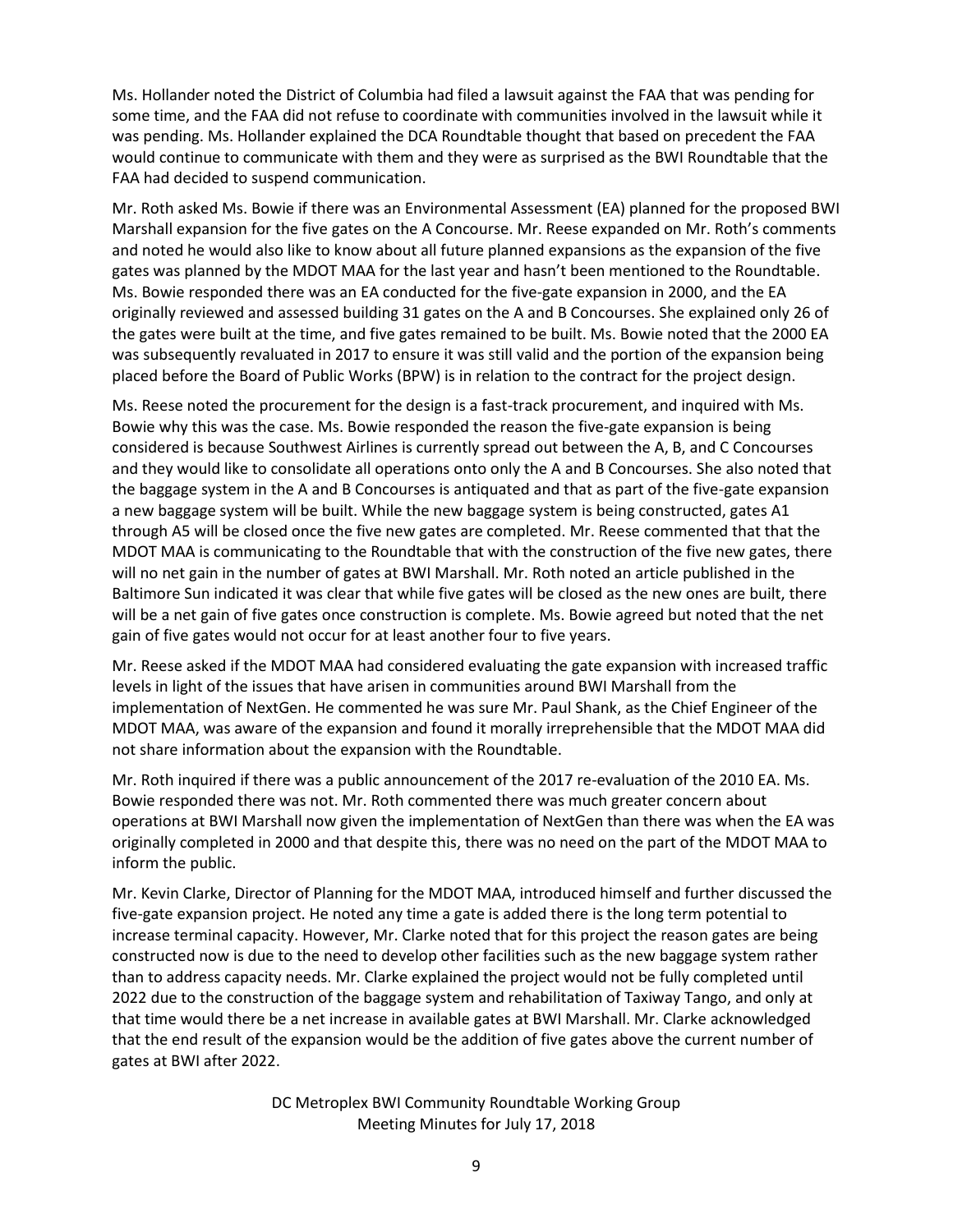Mr. Reese commented it is his assumption the stated goal of the MDOT MAA is for every gate at BWI Marshall to be leased in order to maximize income. Mr. Clarke responded the MDOT MAA builds and plans to meet demand whether it be from the public or industry, and not necessarily to maximize airport revenues. Mr. Roth responded the MDOT MAA designs to meet demand from outside Maryland since BWI Marshall is a hub airport where the public is transferring to connecting flights and that the demand noted by Mr. Clarke was not originating from within Maryland. Mr. Reese expanded on Mr. Roth's comments and noted it was his impression the State incentivized growth at BWI Marshall through such measures as charging a reduced Jet fuel tax to airline operators.

Mr. Reese asked Mr. Clarke when the long-range planning of expanding the capacity at BWI Marshall to meet 2022 demand commenced. Mr. Clarke responded that the planning for the 31 gate A and B Concourses began in the late 1990's. Mr. Reese inquired further if the MDOT MAA had a runway expansion plan as it was his understanding the airport is currently operating at only 30 percent of maximum capacity. Mr. Clarke responded that the MDOT MAA's approved FAA airport layout plan has BWI Marshall operating at approximately 40 percent capacity. He explained the current runway configuration is designed to accommodate up to 35 million passengers annually, and that today BWI Marshall is operating at approximately 26 million annual passengers. Mr. Clarke noted annual aircraft operations have decreased from peak activity levels in 2001 of approximately 320,000 operations to approximately 260,000 operations today resulting in excess capacity. However, Mr. Clarke explained that terminal capacity is different, and that is why the MDOT MAA is planning additional improvements in order to improve the efficiency of the terminal concourse.

Mr. Chancellor commented that while there has been a decrease in operations at BWI Marshall, the number of passengers have remained largely the same or increased. He noted this is indicative of a shift toward larger, heavier aircraft and that even though the fleet of aircraft operating out of BWI Marshall has become quieter the operation of large aircraft on highly concentrated paths is generating more noise for underlying communities. Mr. Clarke responded he could not speak to the aircraft noise, but that the planning for the A and B Concourses occurred in the late 1990's and that even though the EA conducted in 2000 included 31 gates, only 26 were constructed due to the projected terminal demand at that time.

Mr. Chancellor noted Mr. Clarke did not yet answer the question posed by Mr. Reese as to when the planning for the current phase of the five-gate Concourse A expansion took place and that it did not occur in the late 1990's. Mr. Clarke responded there is increased terminal demand as Southwest airlines has grown over the last few years and the topic of expanding the A Concourse to include five additional gates started within the last two to three years. He explained over that time, the MDOT MAA has been conducting preliminary planning to determine how the terminal expansion would fit with the overall operation of the terminal and airlines. Mr. Reese responded he was surprised nobody at the MDOT MAA thought it would be a good idea to discuss the Concourse A expansion with the Roundtable and that this is reflective of similar interactions between the Roundtable and the FAA. Mr. Reese concluded that he now questioned the validity of the recent actions taken by the MDOT MAA in support of the Roundtable given the lack of transparency regarding the terminal expansion plans.

Mr. Howard Johnson inquired about what criteria are evaluated as part of an EA. Mr. Clarke responded that 28 impact categories are evaluated as part of an EA and include items categories such as noise, water quality, and hazardous materials. Mr. Johnson inquired further if noise was evaluated in the 2017 EA re-evaluation. Mr. Clarke responded the 31 gates in the A and B Concourses were evaluated for noise in the 2000 EA based on aircraft operation forecasts valid at that time. He noted the 2000 EA included a greater number of forecast operations than was the case in 2017, and that the 2017 re-evaluation included considerations for reduced aircraft operations as well as changes in aircraft fleet mix that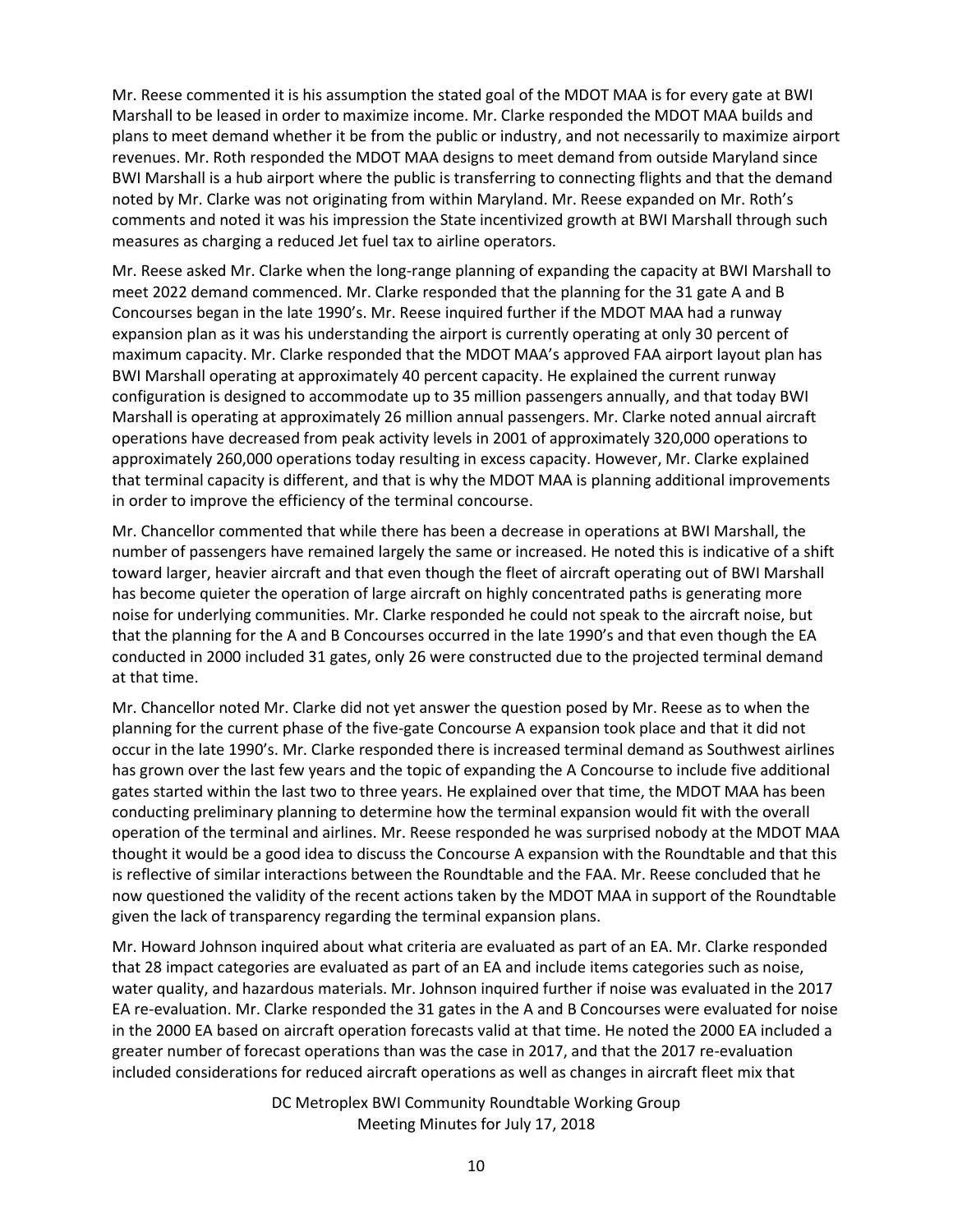occurred after the 2000 EA. Mr. Ramond Robinson commented it was his understanding that the reevaluation process for the 2000 EA only considered the impact of the five additional gates and the scale of the re-evaluation was much smaller than the 2000 EA. Mr. Clarke responded Mr. Robinson was correct and that the re-evaluation process was more limited. He also explained the FAA in the 2017 reevaluation process found the five-gate expansion of the A Concourse was consistent with the findings of the 2000 EA. Mr. David Lee inquired if the EA and EA re-evaluation took into account changes that occurred to the current flight procedures between 2000 and 2017. Ms. Bowie responded that the 2017 re-evaluation was updated to reflect current BWI Marshall operations and included updating aircraft flight paths to reflect current procedures.

Mr. Reese commented the noise contours from the 2000 EA are identical to those from 2016 and 2017 despite the fact there were changes in aircraft operations and flight procedures, and the lack of change in the contours was a point of contention between the Roundtable and the FAA. Ms. Bowie responded that noise contours for BWI Marshall decreased from 2000 to 2017 and that they were not the same. Mr. Reese responded that the noise abatement program has not changed to reflect the contour changes and that perhaps the MDOT MAA would not have pursued the expansion of the A Concourse had the expansion been discussed with the Roundtable.

Mr. Roth commented that it was not feasible the noise contours did not change given the change in Runway 28 departure flight paths that resulted in aircraft turning over schools and residential areas at altitudes between 1,200 and 1,400 feet Above Ground Level (AGL). He explained if a location was in the 65 decibel (dB) Day Night Average (DNL) contour with aircraft overflights at 1,200 feet AGL before, and the flight paths shifted, the contour should shift such that the point at which aircraft reach 1,200 feet AGL under the new flight paths resides within the 65 dB DNL contour. Mr. Royce Bassarab of HNTB responded he formerly worked in the FAA's Office of Environmental Services and is currently a contractor for the MDOT MAA. He explained although he did not work on the FAA's analysis of the NextGen procedures, he was familiar with FAA noise modeling and the FAA looked at a grid point analysis when evaluating noise impacts instead of noise contours. Mr. Bassarab concluded that when considering noise impacts the FAA was looking for noise increases to exceed a significance threshold of 1.5 dB DNL in an area of 65 dB DNL or greater and that the FAA evaluation of the DC Metroplex showed the new procedures did not exceed this threshold. Mr. Roth responded the modeling for the DC Metroplex EA did not take into consideration the right turn of Runway 28 departures that was implemented after the Finding of No Significant Impact (FONSI) and could argue the turn was not authorized within the law. Mr. Roth continued that the EA for the BWI Marshall airport improvements shows the same contours that existed prior to the implementation of the DC Metroplex and the flight path changes implemented as part of the DC Metroplex should have resulted in a corresponding change in the contour.

Ms. Reese asked the MDOT MAA if it would be possible to be briefed at a future Roundtable meeting on all the future expansion plans for BWI Marshall and if the MDOT MAA had plans to work with Southwest Airlines to implement changes at the airport to address the Roundtable's concerns regarding NextGen. Ms. Bowie requested the Roundtable provide a written request to the MDOT MAA on these items for consideration.

Mr. Chancellor commented that although BWI Marshall is running at approximately 30 percent of runway capacity it is his understanding the terminal is experiencing greater levels of demand that are driving the necessity for the expansion of the A Concourse. Mr. Chancellor also noted it was his understanding passenger numbers have remained relatively stable over the last few years. Mr. Clarke responded passenger numbers have been increasing at rates of approximately six percent a year. Mr. Chancellor inquired if this six percent increase in passengers has taken place in aircraft that have over a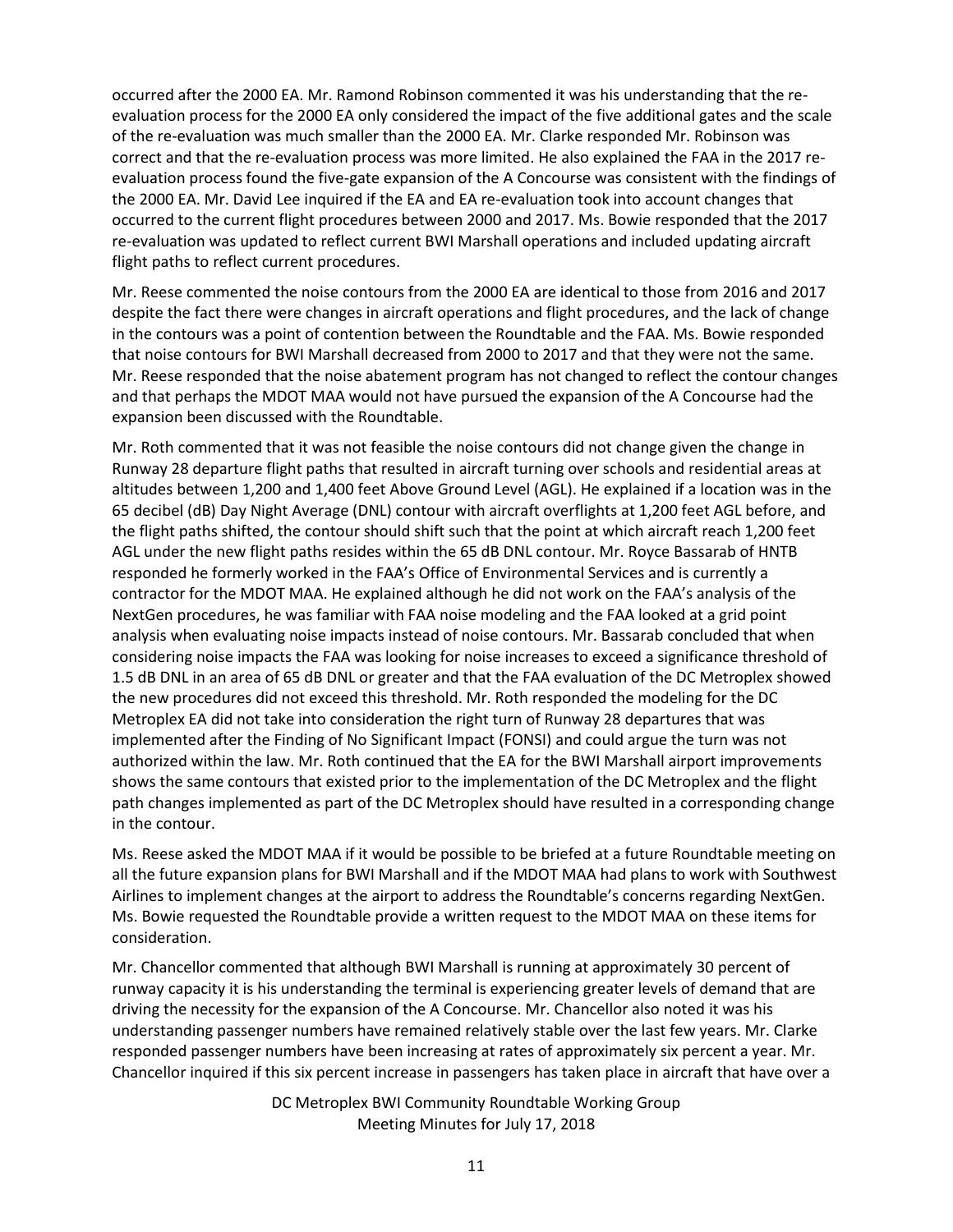60-seat capacity since passenger counts have been increasing while there has been a reduction in operations. Mr. Clarke responded he could not provide an estimate in the increase in numbers of aircraft exceeding a 60-seat capacity but could speak in terms of total operations which reached a peak of approximately 300,000 annual operations before declining to approximately 240,000 three years ago before rebounding to the approximately 260,000 annual operations occurring at BWI Marshall today. Mr. Clarke noted the majority of annual operations are now occurring in larger aircraft than has been the case in the past as General Aviation (GA) operations have fallen and new airlines have come in such as Spirit in addition to new international flights that operate comparatively larger aircraft.

Mr. Chancellor noted annually approximately 80,000 flights depart from Runway 28 and that a majority of these flights fly over the exact same points from 5:30 AM until Midnight each day. He explained in the past most communities thought of the airport as a great amenity, but that now the airport is viewed by communities as a major noise polluter and has created externalities that were never anticipated. Mr. Chancellor concluded by noting the relationship between the Roundtable's representatives and the MDOT MAA is changing and the MDOT MAA needs to understand any planned expansions at the airport will likely negatively impact communities from the perspective of the Roundtable.

Ms. Curry inquired if the MDOT MAA's goal was to have BWI Marshall operate at 100 percent runway capacity instead of the approximately 30 to 40 percent at which BWI Marshall is operating today. Mr. Clarke responded that was not a goal of the MDOT MAA, and the MDOT MAA develops the airport in response to traffic demand. He explained that the MDOT MAA does not over-build facilities, as building additional facilities does not necessarily attract more air traffic. Mr. Clarke concluded by noting the MDOT MAA balances the fiscal responsibility for operating the airport with passenger needs to ensure the right level of facilities are in place at the right time to adequately meet traffic and passenger demand.

Ms. Curry commented she was aware of the potential for increased numbers of gates for air cargo operators such as FedEx or Amazon and was curious if Mr. Clarke expected an increase in the number of air cargo operations due to a potential new Amazon facility near the airport. Mr. Clarke responded cargo activity has increased and the midfield cargo area was recently expanded in accordance with the FAA's approved airport layout plan. He noted the midfield cargo area was expanded to add three parking positions to accommodate demand from one of BWI Marshall's existing carriers and there is developing pressure for additional cargo growth due to increasing tonnage. Ms. Curry responded it was her understanding most of the planning at the airport is based on long-term forecasts and was curious if the same was the case for cargo operations. Mr. Clarke responded projections change frequently, but that the total activity for baseline planning is based on operations the FAA puts forward in the Terminal Area Forecast (TAF) and the airport's own forecasts.

## **Deliverables:**

 Roundtable to provide questions in writing to MDOT MAA regarding BWI Marshall expansion plans and potential future briefing of plans to the Roundtable

# **4. ROUNDTABLE DISCUSSION OF NEXT STEPS**

Ms. Reese moved to the fourth agenda item to discuss the next steps for the Roundtable. Ms. Reese requested Mr. Chancellor present a written statement he prepared in advance of tonight's meeting. Mr. Chancellor read the prepared statement, which summarized the BWI Roundtable failed in it's efforts todate to return aircraft flight paths to historical patterns and this failure is reflective of a larger failure of State and Federal Government's to protect their citizens. He noted that while the FAA is primarily responsible, the State of Maryland also bears responsibility for the current state of the Roundtable's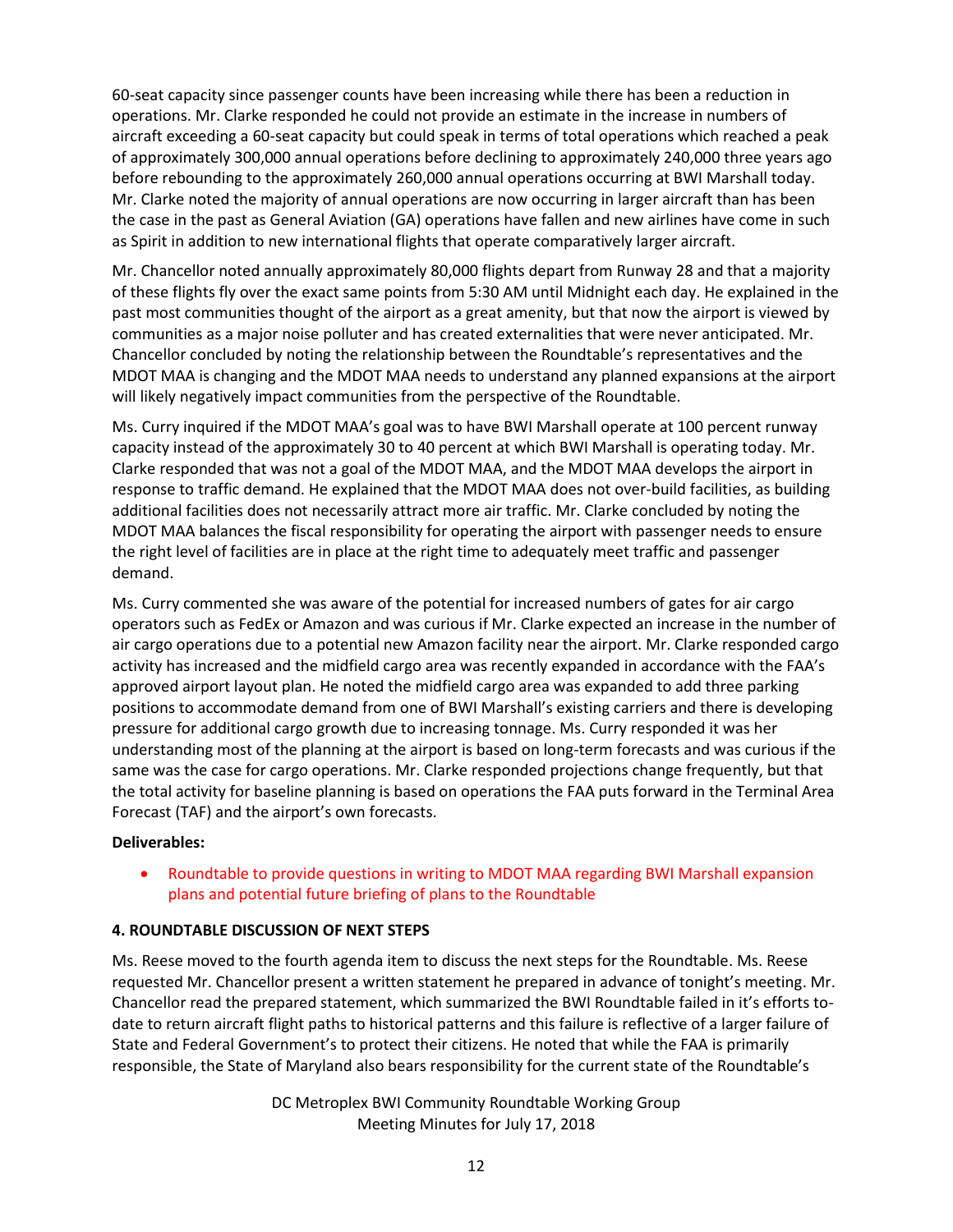affairs as the MDOT MAA agreed to the implementation of NextGen at BWI and delayed the creation of the BWI Roundtable for six months after initial community meetings took place with the FAA in October 2016. Mr. Chancellor highlighted that the State filed an administrative petition with the FAA on June 26, 2018 in advance of the Roundtable's anticipated vote on FAA proposed procedures despite a verbal request from the Roundtable that no legal action be taken by the State until the Roundtable had the opportunity to bring the procedures to a vote. He explained that while the State could have performed better to protect its citizens, the primary party responsible for the flawed implementation of NextGen at BWI was the FAA.

Mr. Chancellor continued by noting he believes there is a conflict between the goal of expansion at BWI and the burden borne by a number of citizens for those expansions. He explained that the staff of the MDOT MAA are dedicated public servants, but they have a conflict between airport growth and environmental concerns. Mr. Chancellor concluded by stating there needs to be a straightforward debate about the tradeoff between the benefits of operations at BWI Marshall and the negative impact of those operations on surrounding communities and that it should be the position of the Roundtable that there should be no further expansion at BWI Marshall until there is a fix to NextGen.

Ms. Reese thanked Mr. Chancellor and requested Mr. Chancellor assemble a statement the Roundtable could distribute to elected officials for each of the Roundtable's legislative districts. Mr. Roth requested that prior to the Roundtable distributing a statement, there be an offline discussion among members to consider revisions.

Ms. Curry inquired if there were any items the Roundtable would like to prepare in advance of the upcoming June 19 Maryland Board of Public Works (BPW) meeting regarding the BWI Marshall Concourse A expansion. Ms. Reese responded she would like to provide a statement and inquired if it was required to register in advance of the meeting to attend. Ms. Curry responded she would be attending, and that registration was required prior to the meeting. Mr. Roth inquired if it was required to provide a statement to the BPW in advance of the meeting or if a statement could be given verbally at the meeting. Ms. Reese responded she believed both written and verbal statements could be provided and that she would work with Mr. Roth to prepare a statement. Ms. Curry noted time to provide statements at the BPW meeting is limited, and the Roundtable should work off of Mr. Chancellors written statement from tonight's meeting as a starting point for providing a statement to the BPW.

Ms. Reese noted that as Roundtable Chair she greatly appreciates all the work the MDOT MAA and Ms. Bowie have completed to-date in support of the Roundtable. She highlighted it is not easy to answer the variety of questions posed to the MDOT MAA from the Roundtable and that the staff of the MDOT MAA are wonderful civil servants. Ms. Reese hoped the MDOT MAA and Roundtable can continue to work together in the absence of the FAA and work through these expansion issues to develop a good relationship. Ms. Bowie responded she appreciated Ms. Reese's comments and thanked the Roundtable for accepting her as the MDOT MAA point of contact and looked forward to continuing to work with the Roundtable in the future.

Ms. Curry inquired if the Roundtable should entertain a motion to vote on a Roundtable member speaking at the BPW meeting. Mr. Roth responded he believed the Roundtable should have a motion to adopt the position that there be no consideration of expanding operations at BWI Marshall until there is a solution to the issues associated with the DC Metroplex. Mr. Reese seconded the motion. All in favor. The Roundtable position that there should be no consideration of expanding or increasing operations at BWI Marshall until reaching a solution regarding the implementation of the DC Metroplex is approved.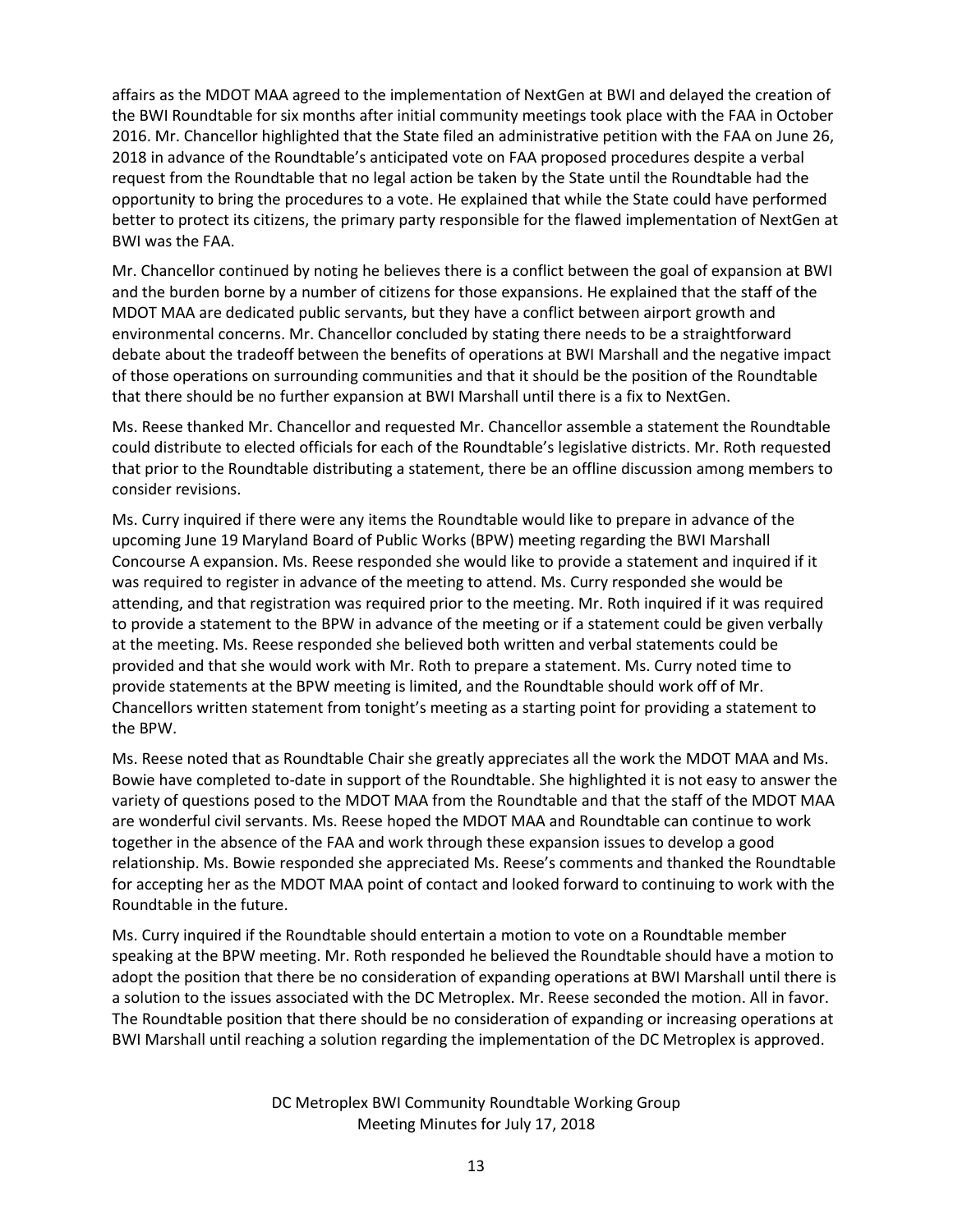Mr. Lee commented the Howard County Council authorized the County to file a legal petition against the FAA similar to the one filed against the FAA by the State of Maryland and that the petition would be forthcoming. Mr. Lee noted once the petition is filed, Howard County will inform the Roundtable and provide a press release.

## **5. PUBLIC COMMENT**

**Ms. Barbra Deckert** of Elkridge commented that within a few days residents will have access to a webbased software application called Airnoise.io. She explained the application uses a handheld button to file complaints and automatically identifies the nearest aircraft and then provides the aircraft information and complaint to the MDOT MAA. Ms. Deckert commented the MDOT MAA site is tedious and this software simplifies the complaint filing process in addition to being mobile friendly. Ms.Deckert concluded by noting in the future Airnoise.io will work with devices such as Amazon Alexa and Google home, and that the service costs \$24 for the purchase of the handheld button in addition to a \$5 a monthly subscription fee.

*\*Note: Further information on Airnoise.io can be found at:*

# *<https://airnoise.io/>*

Ms. Deckert noted she was concerned about being able to follow the FAA's response to the petition from the State of Maryland. She explained for DCA she could follow the response through the PACER system, but she has no way of compelling the Attorney General to inform her when a response is received back from the FAA or knowledge of the timeline of the response to make a Public Information Act (PIA) request. Ms. Deckert inquired if there were any Roundtable members that had insight on how to keep track of the petition in a timely manner. Ms. Reese responded she would investigate and provide what information she can find to Ms. Deckert.

Ms. Deckert inquired if the new noise monitoring system would be operational by this summer, as Mr. Shank indicated it would be operational in June 2018. Ms. Bowie responded Mr. Shank was incorrect and that the new noise monitoring system would not be operational until May of 2019. Ms. Deckert inquired if it will contain an online component such as WebTrack5 that is used by DCA that shows which noise monitors are capturing aircraft as they fly overhead with associated noise levels. Mr. Bassarab responded the new noise monitoring system will utilize WebTrack in the same fashion as used by DCA.

Ms. Deckert inquired how far the furthest noise monitor will be placed from the airport. Mr. Bassarab responded there are multiple new monitors being considered but the furthest monitor will likely be 10 to 12 miles from the airport. Ms. Deckert responded this was inadequate as the MDOT MAA is receiving noise complaints from distances as far as 20 to 25 miles from the airport and residents should be able to review the MDOT MAA website to see where noise monitors are located and which ones are activated by aircraft overflights.

Ms. Reese asked Ms. Bowie if it would be possible to work with the MDOT MAA on the placement of the new noise monitors. Ms. Bowie responded it was possible, and noted the MDOT MAA is in the process of replacing 24 monitors with the intent of placing additional monitors in new locations. She explained it was the MDOT MAA's goal to first replace the previously installed 24, and then install additional monitors once the replacements were completed.

Ms. Curry inquired if she could obtain further information on the Airnoise.io application for distribution to the Roundtable through the Roundtable e-mail list. Ms. Reese responded she would communicate with Ms. Deckert and provide the Airnoise.io information to Ms. Curry. Ms. Deckert commented she did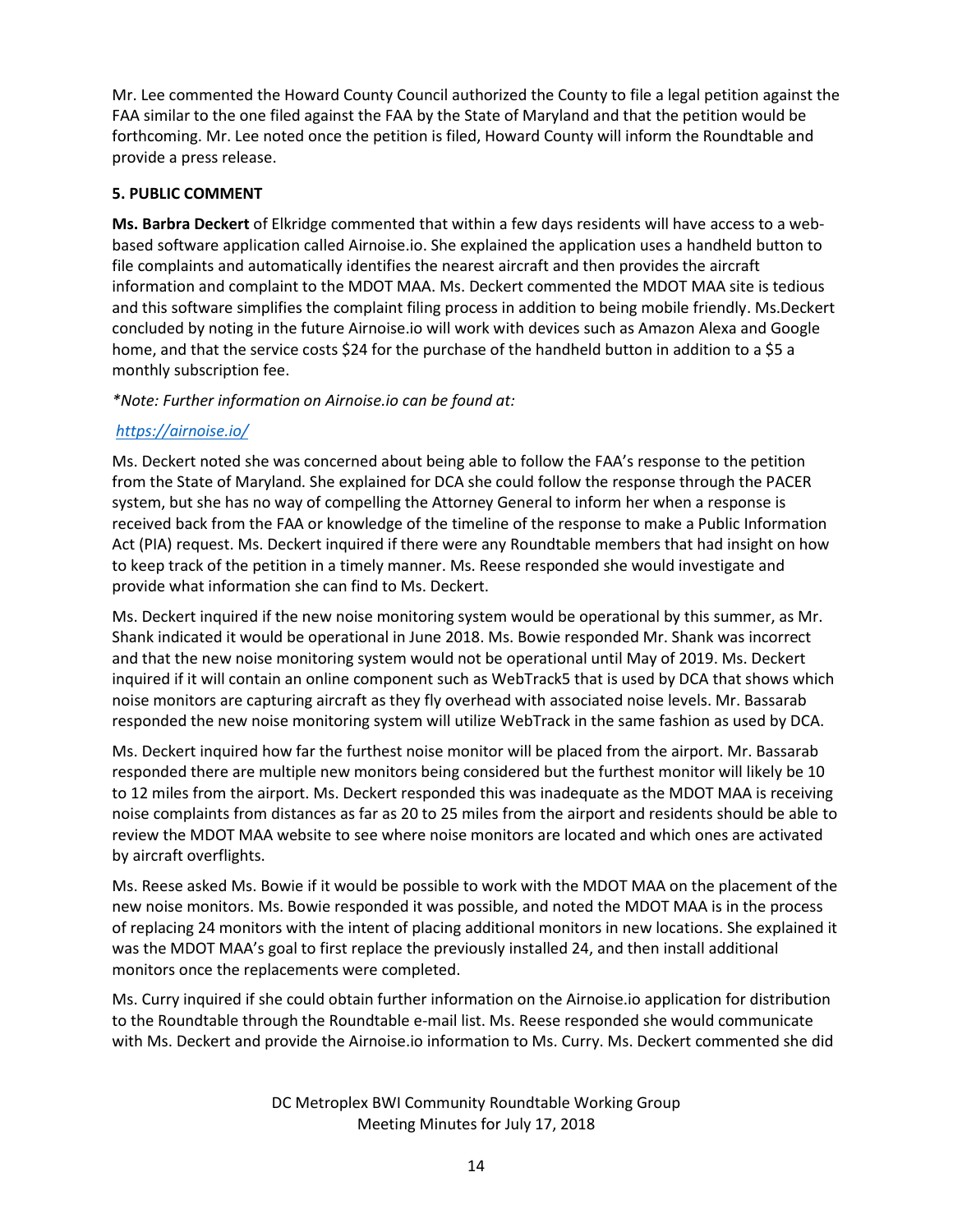not arrange for the availability of Airnoise.io and that another individual arranged for the availability of the application through correspondence on Facebook.

**Mr. Jimmy Pleasant** of Ellicott City commented operation statistics for BWI Marshall are available online through 1990. He explained those statistics show overall operations are down and that most of the decrease has occurred among the operations of smaller aircraft. Mr. Pleasant highlighted operations in passenger aircraft with 60 seats or more have increased by over 100 percent and these operations by larger aircraft are the ones most disturbing to residents.

Mr. Pleasant continued total operations in April of 2018 were approximately 1,400 more than in April of 2017 and by adding an additional gate operations would further increase by approximately 20 operations a day over the current average 800 daily operations. He commented that speaking in terms of overall operations is misleading since although there has been a decrease in total operations, operations in larger aircraft have increased by over 100 percent and could even double by 2036. Mr. Pleasant explained there should not be additional gates at BWI Marshall and the funds reserved for those gates should be reserved for purchasing the homes of residents under major flight paths. Mr. Pleasant concluded by noting the MDOT MAA is allowing Southwest Airlines to operate as a monopoly by adding gates at BWI Marshall and if the MDOT MAA was to refuse to build the gates Southwest Airlines would consider suspending operations.

**Mr. Mark Peterson** of Elkridge commented that for the upcoming BPW meeting the schedule was inverted as of this morning and that the Roundtable should check to see when the MDOT MAA is scheduled to appear since it might differ from what was published online. He noted the upcoming meeting was the only BPW meeting for July and was being held on a Wednesday instead of a Thursday in-lieu of the usual two monthly meetings. Mr. Peterson highlighted that normally the BPW does not take testimony and it would be best for the Roundtable to submit comments to the BPW in writing by tomorrow if they wish to have their comments considered for review.

Mr. Peterson continued that he wanted to clarify some of the language regarding the procurement process for the Concourse A expansion. He explained the term "expedited procurement" is associated with an accelerated selection process for picking the contractors desired to perform a task without an extended public notice or review process and facilitates selecting a contractor based on experience instead of the lowest price. The term "fast tracking" is associated with breaking a construction project into smaller modules that allow a contractor to start work on one module even though the next module may still be in the design stage and not yet ready for construction. Mr. Peterson concluded by stating a fast-track project is designed to get as much of the construction for a project started as quickly as possible and allows a project to be started even though some of the details of the project are still in the design phase.

**Ms. Simge Yonter** of Columbia commented she worked for the National Institutes of Health (NIH) as a physician and recently moved to the area. She noted she unfortunately did not investigate the area prior to moving as she has already contemplated selling her due to the aircraft noise associated with BWI Marshall. Ms. Yonter explained as a physician she looked into the public health aspects of noise and found that it is both an inconvenience and harmful to individual health.

Ms. Yonter continued and noted there are multiple studies indicating aircraft noise can cause high blood pressure as well as increased risk for heart attacks, stroke, cardiovascular disease, and learning difficulties for children. She noted in addition to noise, aircraft operations are spraying the community with Jet fuel and she expects studies will start finding increased cancer risk along vulnerable populations such as children as a result. Ms. Yonter concluded by inquiring if the Roundtable is planning on suing the FAA based on the grounds aircraft operations at BWI Marshall represent a threat to public health.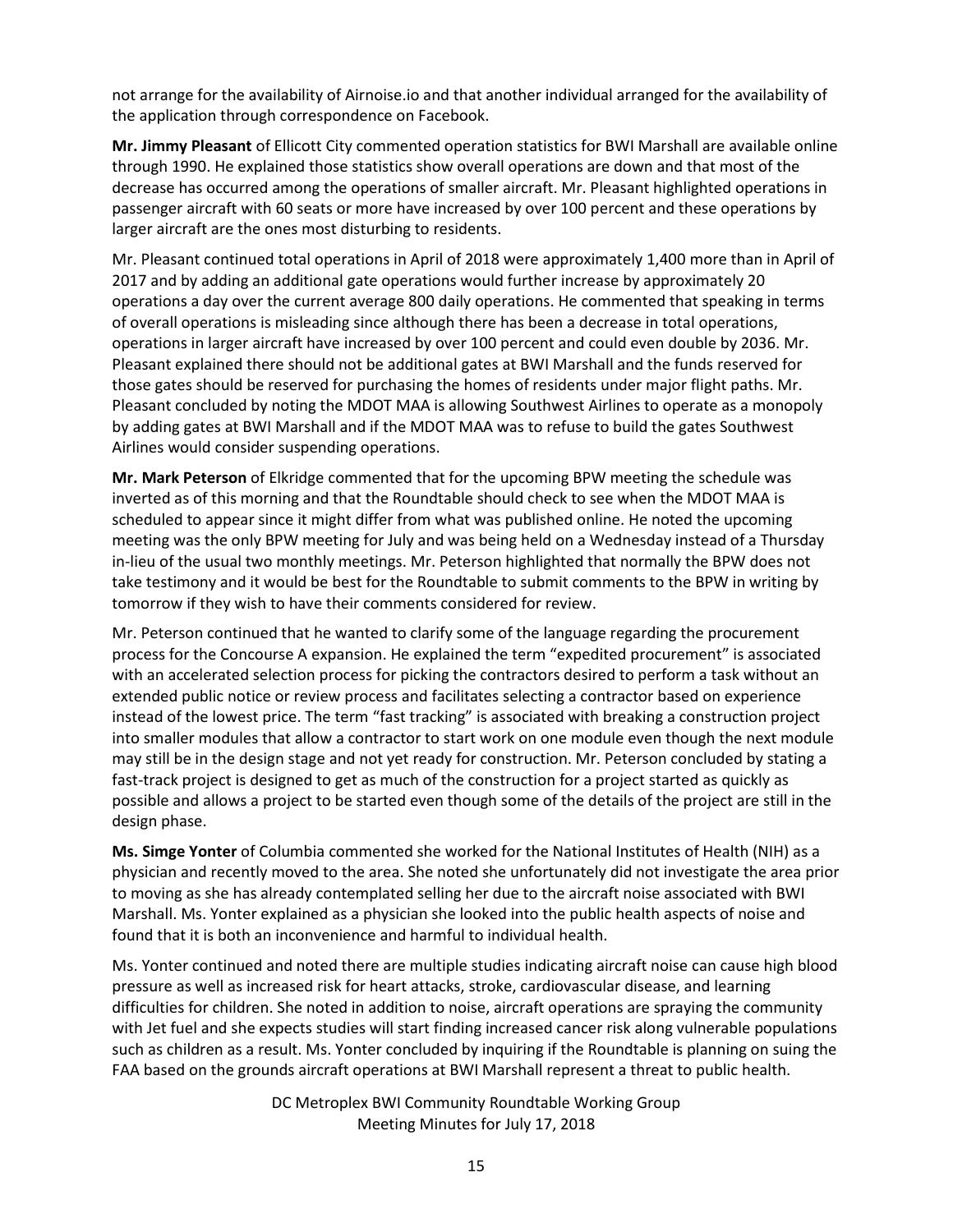Mr. Chancellor responded there was a very high procedural bar that had to be met in order to file a lawsuit against the FAA. He explained there is a 60-day window once a final rule is published within which citizens have the ability to challenge the rule in court. He noted after the implementation of NextGen communities were informed by the MAA that increases in aircraft noise at BWI Marshall were caused by temporary runway closures and those communities failed to file a suit against the FAA within the 60-day window as a result. Mr. Chancellor continued there was one successful lawsuit against the FAA in Phoenix over NextGen, and one unsuccessful in Georgetown, but the State of Maryland is exhausting the options it can to litigate against the FAA. Mr. Roth added there is legal action under consideration against the FAA by both the State of Maryland as well as Howard County and that in both cases outside counsel has been hired with experience in aviation litigation.

**Ms. Liz Brogan** of Millersville commented many Howard County residents are outspoken concerning aircraft noise issues where Anne Arundel county residents suffer from the same noise issues but there is no support. She explained she lives along the 33L Runway centerline and that in the past only noticed noise in waves from aircraft arrivals. Ms. Brogan noted her residence has increasingly been subjected to continuous aircraft noise from arrivals and departures due to the layering of overflights and inquired what the MDOT MAA planned to do to mitigate the aircraft noise problem as it existed prior to the implementation of NextGen and continues to exist today. Ms. Brogan expressed that noise monitors are just a piece of the solution and there is no longer any assistance available to residents from the MDOT MAA for noise mitigation measures such as compensation or sound insulation.

Ms. Bowie responded the MDOT MAA is actively working on a program to insulate 170 homes and 488 rental and condominium units within the 65 dB DNL contour in accordance with FAA criteria. Ms. Brogan commented she resides outside the 65 dB DNL contour near Southgate Elementary, and an internal MDOT MAA audit revealed the MDOT MAA is currently not meeting FAA standards. Ms. Brogan explained the MDOT MAA has been unable to obtain reimbursement from the FAA for the sound insulation program due to inadequate documentation and the issue is still open for remediation. Ms. Brogan concluded that the MDOT MAA's noise abatement program should do a better job of taking into account overnight operations as she and others have experienced sleep difficulties due to greater numbers of late night flights and these flights are not fair or healthy for surrounding communities.

**Ms. Jennifer Campbell** of Severna Park thanked Mr. Chancellor for his written statement and noted the statement captured many of the feelings of community members regarding BWI Marshall. Ms. Campbell suggested that as the Roundtable's position regarding the expansion of BWI Marshall is refined, it specifically mention the Roundtable's opposition to expanding commercial airlines such as Southwest and cargo operators such as Amazon and FedEx. She explained the expansion of Amazon was especially frightening, as it could result in much greater levels of overnight operations at BWI Marshall regardless of where Amazon was located within the greater Baltimore or DC metropolitan areas. Ms. Campbell concluded by noting communities should focus on directing their concerns beyond the MDOT MAA and the FAA to include elected officials since there is evidence they have not been transparent regarding the implementation of NextGen and should be held accountable.

Ms. Curry thanked Ms. Campbell for her comments and noted Ms. Campbell has been working hard on noise issues in the Severna Park area as a member of the Greater Severna Park Noise Committee.

DC Metroplex BWI Community Roundtable Working Group Meeting Minutes for July 17, 2018 **Mr. Lewis Taylor** from the Howard County Office of Law provided a summary of his thoughts regarding the State of Maryland's petition against the FAA. Mr. Taylor noted he understood the MDOT MAA's difficulty in speaking about the pending litigation and commented he did not believe the cover letter of the State's petition was strong since it was limited to the disclosure of information from the FAA to the public. However, Mr. Taylor stated he did believe the petition made good points regarding the Categorical Exclusion (CATEX) process followed by the FAA for arrivals over Anne Arundel County. Mr.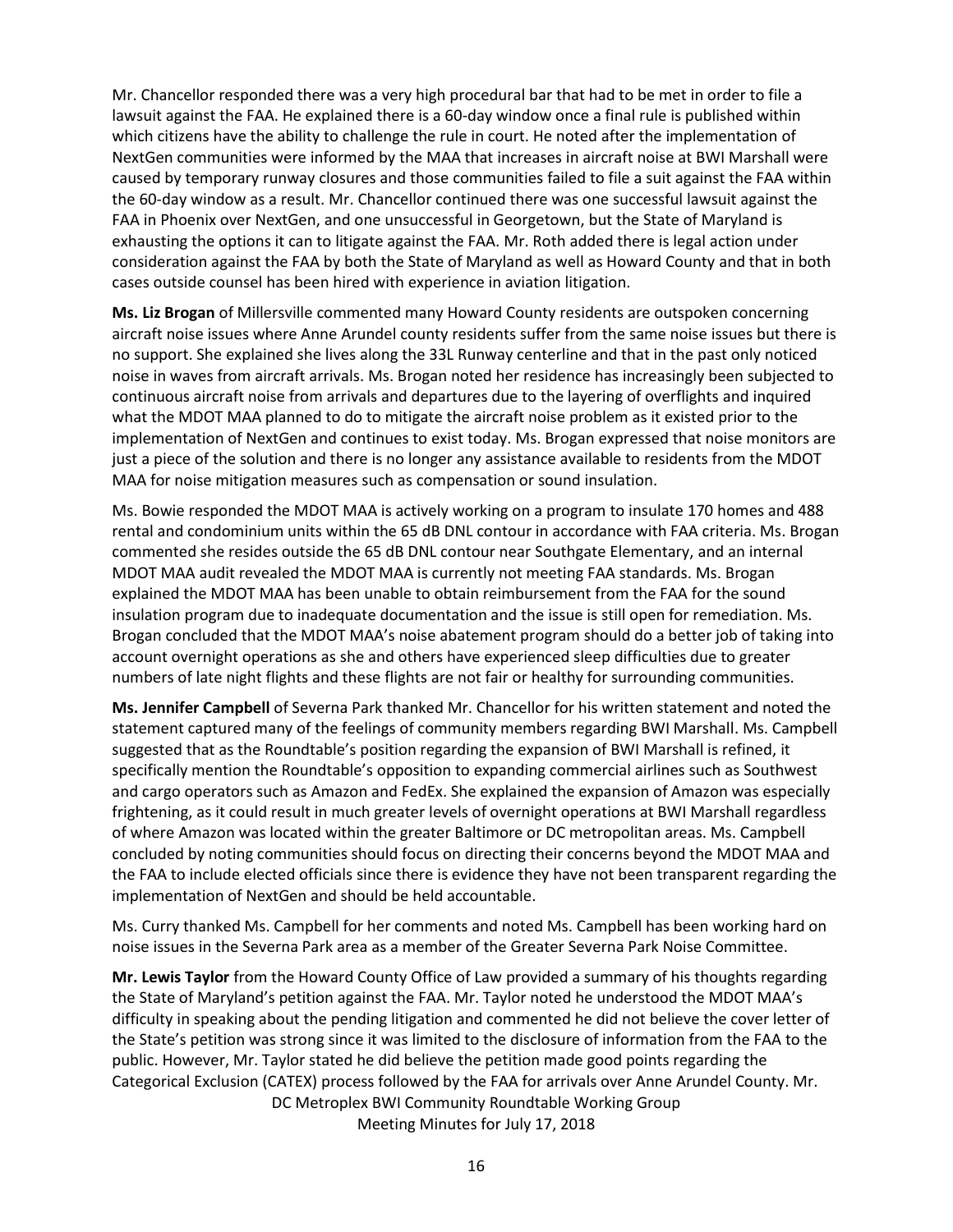Taylor concluded by noting his primary concern with the State's petition was it could accelerate the implementation of the FAA's proposed procedures from the PBN Working Group and that the FAA could simply provide information to the State and as a way to satisfy the conditions set forth in the petition.

Mr. Taylor moved on to discuss Howard County's upcoming petition against the FAA and explained the petition focused on directing the FAA to revert aircraft flight paths back to pre-NextGen historical patterns. He noted the petition is an administrative action and there is potential for further legal action against the FAA should the FAA handle the petition in such a way deemed insufficient by Howard County. Mr. Taylor concluded by noting he was curious what other options the MAA was considering since there is a Federal process to restrict aircraft operations known as a Part 161 Study that has not been discussed and encouraged the Roundtable to notify the BPW of concerns regarding the proposed expansion of gates at BWI Marshall.

## **Deliverables:**

 Ms. Reese to communicate with Ms. Deckert to provide information regarding Airnoise.io to Ms. Curry for distribution to the Roundtable e-mail list

## **6. ADJOURN**

Prior to adjourning Ms. Reese discussed the proposed meeting schedule for future Roundtable meetings. Ms. Reese suggested the Roundtable should meet at least once per quarter unless there was a compelling reason for the Roundtable to meet otherwise. Ms. Curry responded she believed the Roundtable should meet at least once a quarter or every two months, but there were still many issues for the Roundtable to discuss with the MDOT MAA and those discussions would not occur if the Roundtable does not meet.

Mr. Chancellor suggested the Roundtable meet quarterly. Mr. Reese suggested the Roundtable meet during the first month of each quarter and proposed the next meeting be held in October. Ms. Reese inquired if October was an acceptable meeting date to the Roundtable for the next meeting and that in the meantime she would continue to work with the MDOT MAA to answer questions to remain productive.

Ms. Curry commented holding Roundtable meetings quarterly needs to be acceptable to members of the public since most of the information regarding the actions of the Roundtable and the MDOT MAA is only distributed at Roundtable meetings. Ms. Reese responded the MDOT MAA Roundtable website will be updated as the status of items change between Roundtable meetings, and that meeting monthly requires a large amount of resources, time, and coordination from the MDOT MAA that is unnecessary if there is not new data to present.

Mr. Chancellor noted updates regarding Roundtable status can also be distributed to the Roundtable's e-mail list in addition to the MDOT MAA website and that he believed the path forward for scheduling Roundtable meetings was clear. The Roundtable will have scheduled meetings the first month of each quarter unless the Chair deems there is sufficient reason for additional meetings to be necessary.

Ms. Yonter inquired if the Roundtable was going to take any further action as a result of tonight's meeting. Ms. Reese responded the Roundtable does not have authority to take additional action and was formed by the MDOT MAA to interface with the FAA and identify problems for the FAA to correct. She explained since the FAA is no longer working with the Roundtable or the MDOT MAA, the Roundtable is regrouping to determine what concerns the Roundtable can address by continuing to work with the MDOT MAA. Ms. Reese commented in the absence of the FAA, the Roundtable will continue to engage with elected officials to encourage them to vote in accordance with the